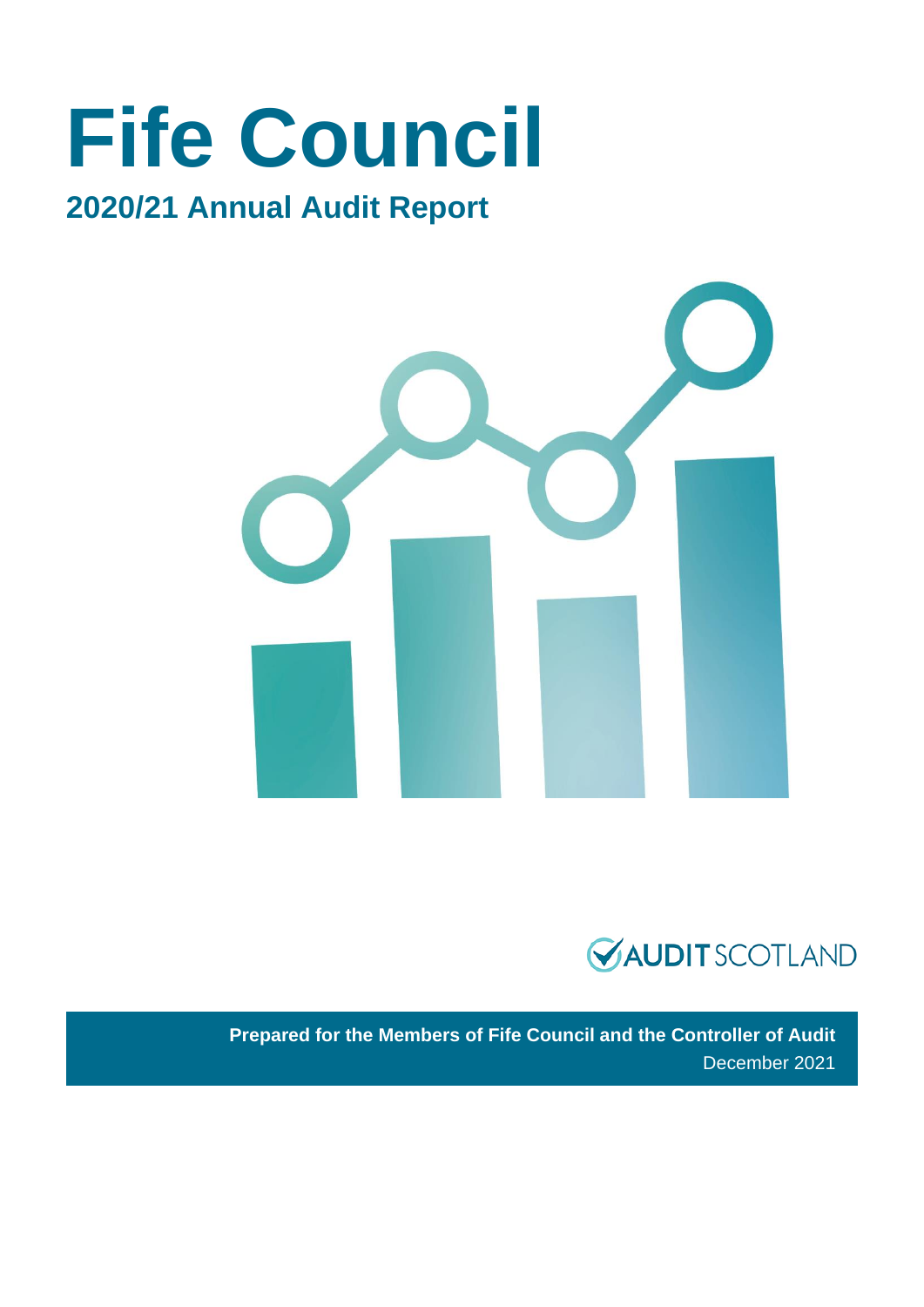## **Contents**

| Key messages                        | 3              |
|-------------------------------------|----------------|
| <b>Introduction</b>                 | 4              |
| 1. Audit of 2020/21 annual accounts | $\overline{7}$ |
| 2. Financial management             | 14             |
| 3. Financial sustainability         | 20             |
| 4. Governance and transparency      | 22             |
| 5. Best Value                       | 24             |
| <b>Appendix 1</b>                   | 28             |
| <b>Appendix 2</b>                   | 32             |
| <b>Appendix 3</b>                   | 36             |
| <b>Appendix 4</b>                   | 37             |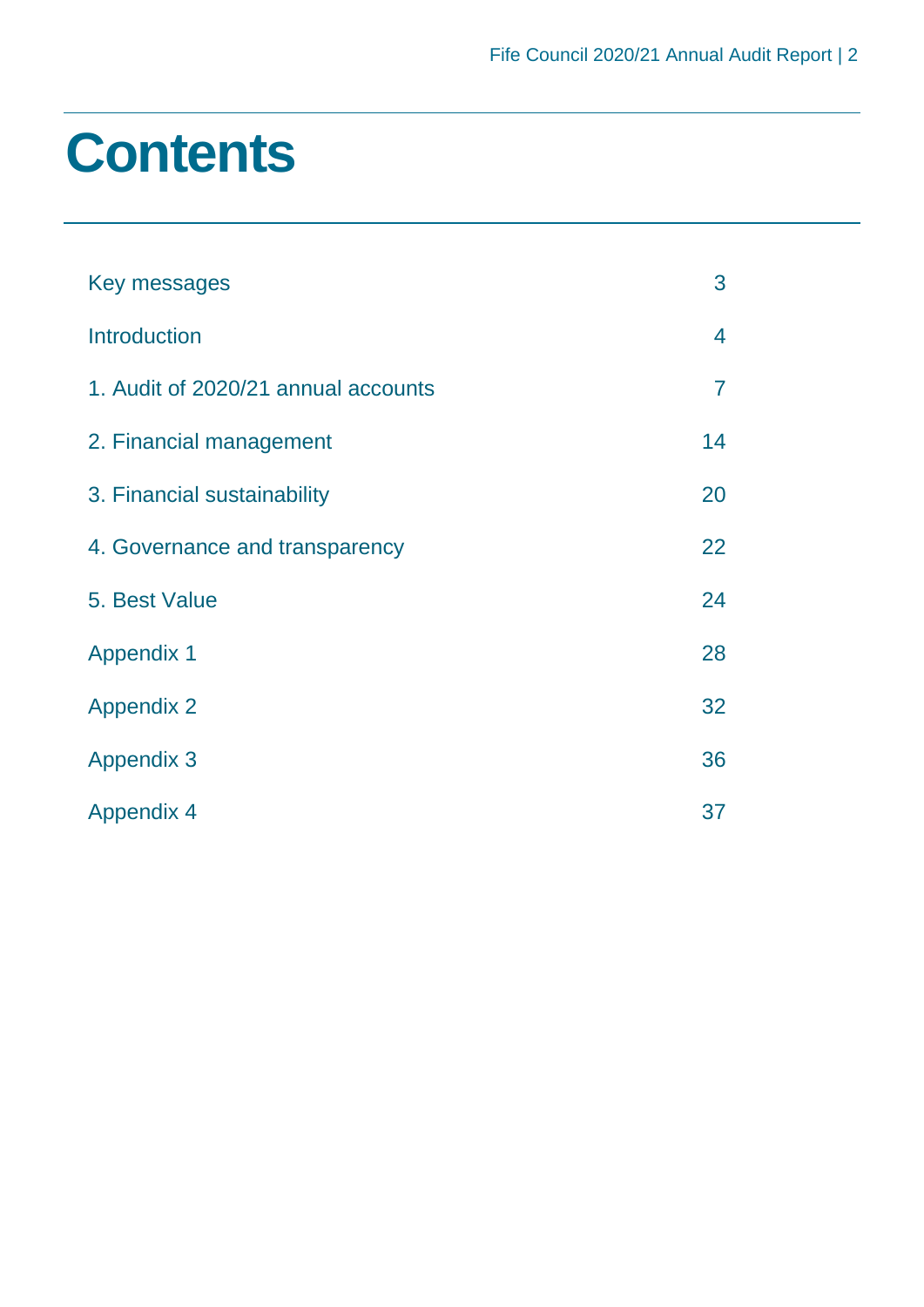## <span id="page-2-0"></span>**Key messages**

### **2020/21 annual accounts**

- **1** Our audit opinions on the annual accounts are unmodified.
- **2** The audited accounts have been updated to correct a £24 million prior year overstatement in depreciation charges; include Fife council's share of reserves held by the IJB of £15 million and to recognise unspent Early Learning & Childcare grant (£14 million) as income.

### **Financial management and sustainability**

- **3** The council reported an underspend against its 2020/21 budget of £86 million, mainly due to unspent Covid-19 funding received late in the financial year, with General Fund Reserves increasing significantly as a consequence.
- **4** The council received £87 million additional funding for Covid-19 and administered a further £104 million of grant payments to businesses and individuals.
- **5** The introduction of remote working and new systems adversely impacted key controls in 2020/21.
- **6** The Council has a three-year planning horizon and has identified a cumulative core funding gap of £47m to 2024/25 for planning purposes. The Council has plans in place to bridge the funding gap in 2021/22 and is refreshing its approach to identifying solutions in the medium to longer term.

#### **Governance, transparency and Best Value**

- **7** Progress against Best Value recommendations continues to be slow but are progressing despite Covid-19.
- **8** A revised Plan for Fife was completed in September aligning it with the reform and recovery programme.
- **9** Some service performance information has been publicly reported for 2020/21, but further improvements are needed.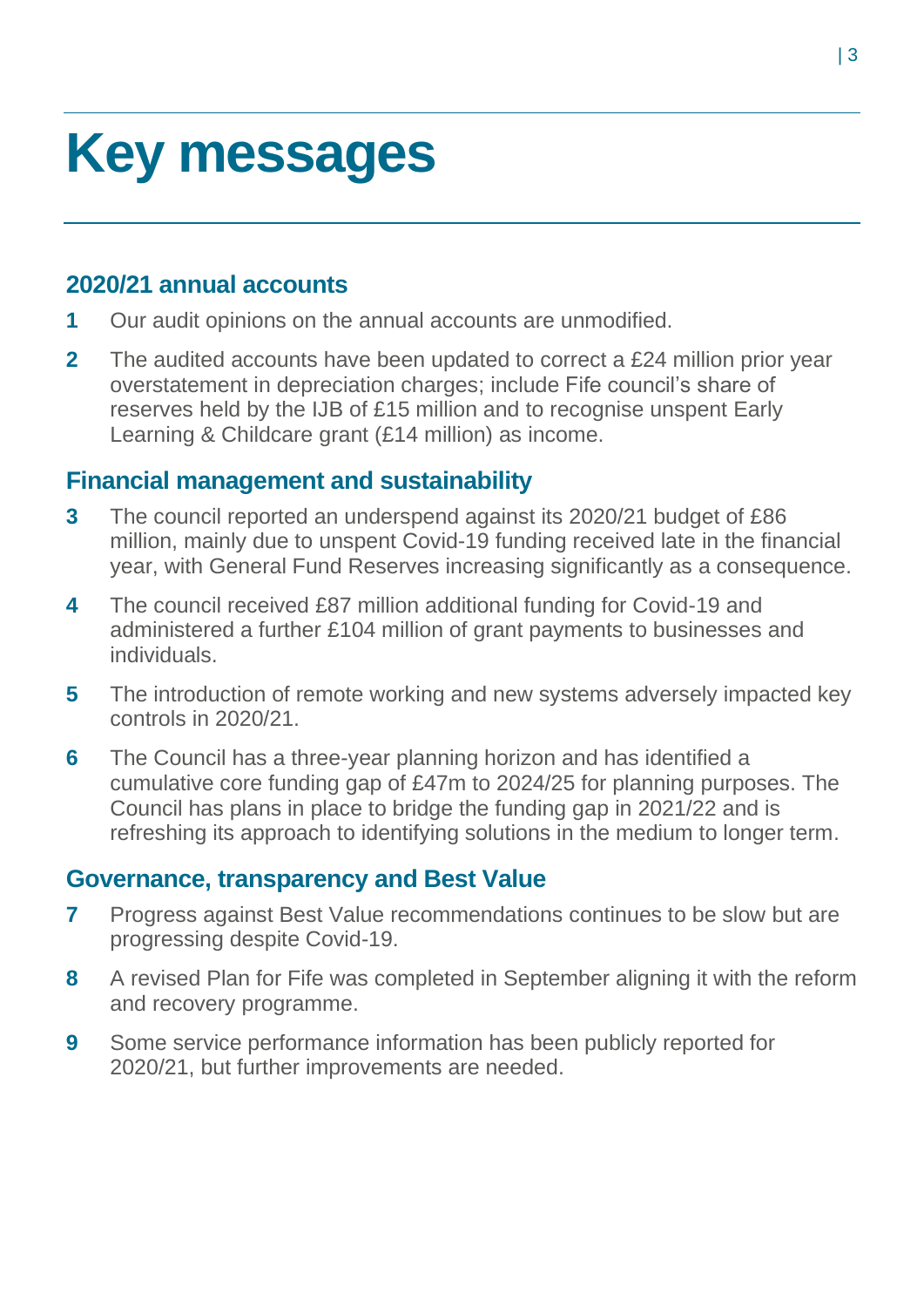## <span id="page-3-0"></span>**Introduction**

**1.** This report summarises the findings arising from the 2020/21 audit of Fife Council (the Council) and its group. The scope of the audit was set out in our 2020/21 Annual Audit Plan presented to the June meeting of the Standards and Audit Committee. This report comprises the findings from:

- an audit of the annual accounts
- consideration of the four wider audit dimensions that frame the wider scope of public audit set out in the [Code of Audit Practice 2016.](http://www.audit-scotland.gov.uk/report/code-of-audit-practice-2016)
- **2.** The main elements of our audit work in 2020/21 have been:
	- an audit of the annual accounts of the Council; its group and the Section 106 charities administered by the Council and the issue of independent auditor's reports setting out our opinions
	- a review of the Council's key financial systems
	- an assessment of the Council's approach to implementing the outstanding recommendations included in the Council's BVAR published in May 2018.
	- consideration of the four wider audit dimensions (financial management, financial sustainability, governance and transparency, and value for money).

#### **Adding value through the audit**

- **3.** We add value to the council through the audit by:
	- identifying and providing insight on significant risks, and making clear and relevant recommendations
	- sharing intelligence and good practice through our national reports [\(Appendix 4\)](#page-36-0) and good practice guides
	- providing clear and focused conclusions on the appropriateness, effectiveness and impact of corporate governance, performance management arrangements and financial sustainability.

#### **Responsibilities and reporting**

**4.** The Council has primary responsibility for ensuring the proper financial stewardship of public funds. This includes preparing annual accounts that are in accordance with proper accounting practices. The Council is also responsible for compliance with legislation, and putting arrangements in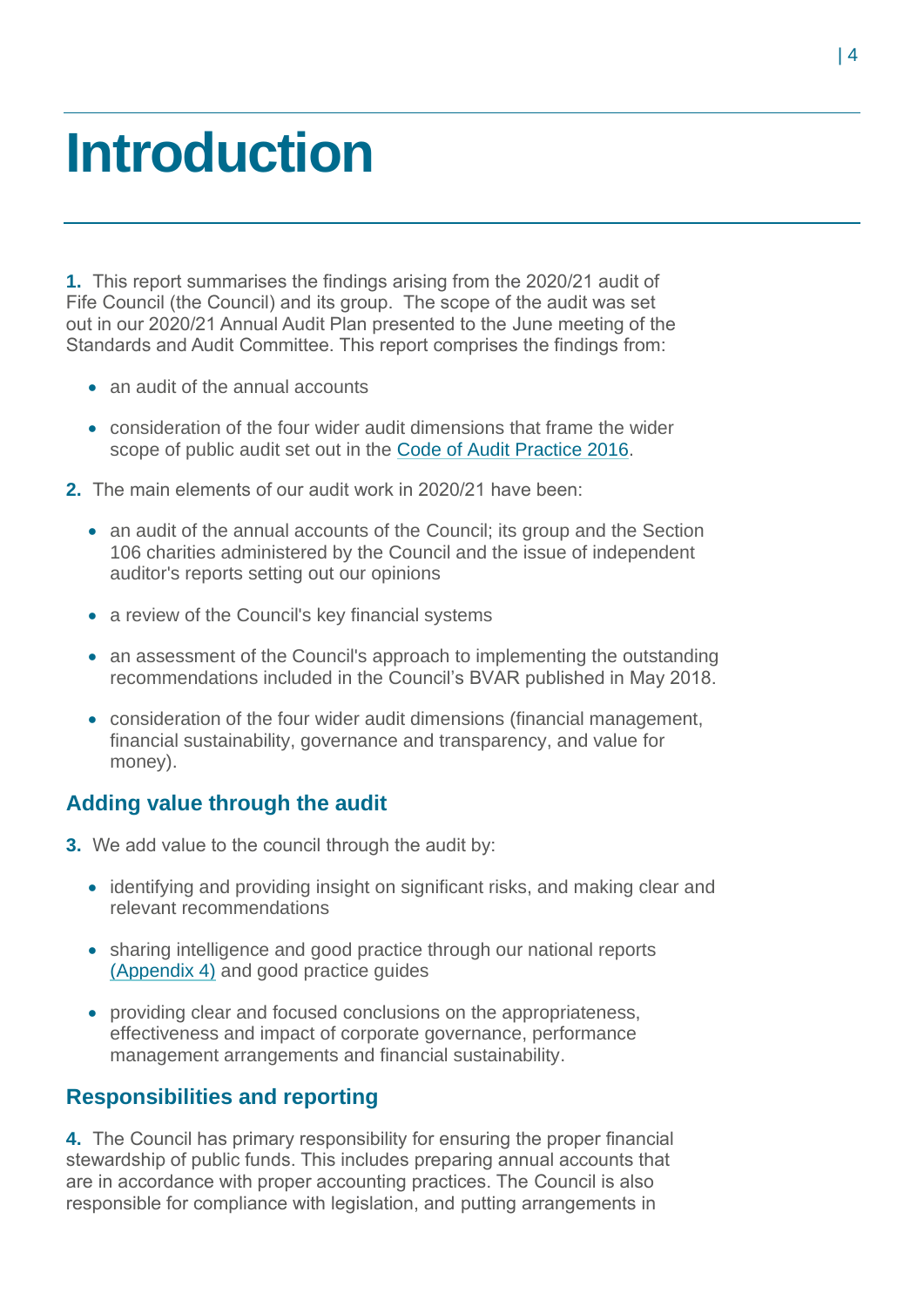place for governance, propriety and regularity that enable it to successfully deliver its objectives.

**5.** Our responsibilities as independent auditor appointed by the Accounts Commission are established by the Local Government in Scotland Act 1973, the [Code of Audit Practice 2016](http://www.audit-scotland.gov.uk/report/code-of-audit-practice-2016) and supplementary guidance, and International Standards on Auditing in the UK.

**6.** As public sector auditors we give independent opinions on the annual accounts. Additionally, we conclude on:

- the effectiveness of the Council's performance management arrangements,
- the suitability and effectiveness of corporate governance arrangements, and financial position,
- the arrangements for securing financial sustainability and,
- Best Value arrangements.

**7.** Further details of the respective responsibilities of management and the auditor can be found in the Code [of Audit Practice 2016.](http://www.audit-scotland.gov.uk/report/code-of-audit-practice-2016) and supplementary guidance.

**8.** This report raises matters from our audit. Weaknesses or risks identified are only those which have come to our attention during our normal audit work and may not be all that exist. Communicating these does not absolve management from its responsibility to address the issues we raise and to maintain adequate systems of control.

**9.** Our annual audit report contains an agreed action plan at [Appendix 1](#page-27-0) setting out specific recommendations, responsible officers and dates for implementation. It also includes outstanding actions from last year and the steps being taken to implement them.

#### **Auditor Independence**

**10.** Auditors appointed by the Accounts Commission or Auditor General must comply with the Code of Audit Practice and relevant supporting guidance. When auditing the financial statements auditors must comply with professional standards issued by the Financial Reporting Council and those of the professional accountancy bodies. We can confirm that we comply with the Financial Reporting Council's Ethical Standard. We can also confirm that we have not undertaken any non-audit related services and therefore the 2020/21 audit fee of £ 534,970 as set out in our Annual Audit Plan remains unchanged. We are not aware of any relationships that could compromise our objectivity and independence.

**11.** This report is addressed to both the Council and the Controller of Audit and will be published on Audit Scotland's website [www.audit](http://www.audit-scotland.gov.uk/)[scotland.gov.uk](http://www.audit-scotland.gov.uk/) in due course. We would like to thank the management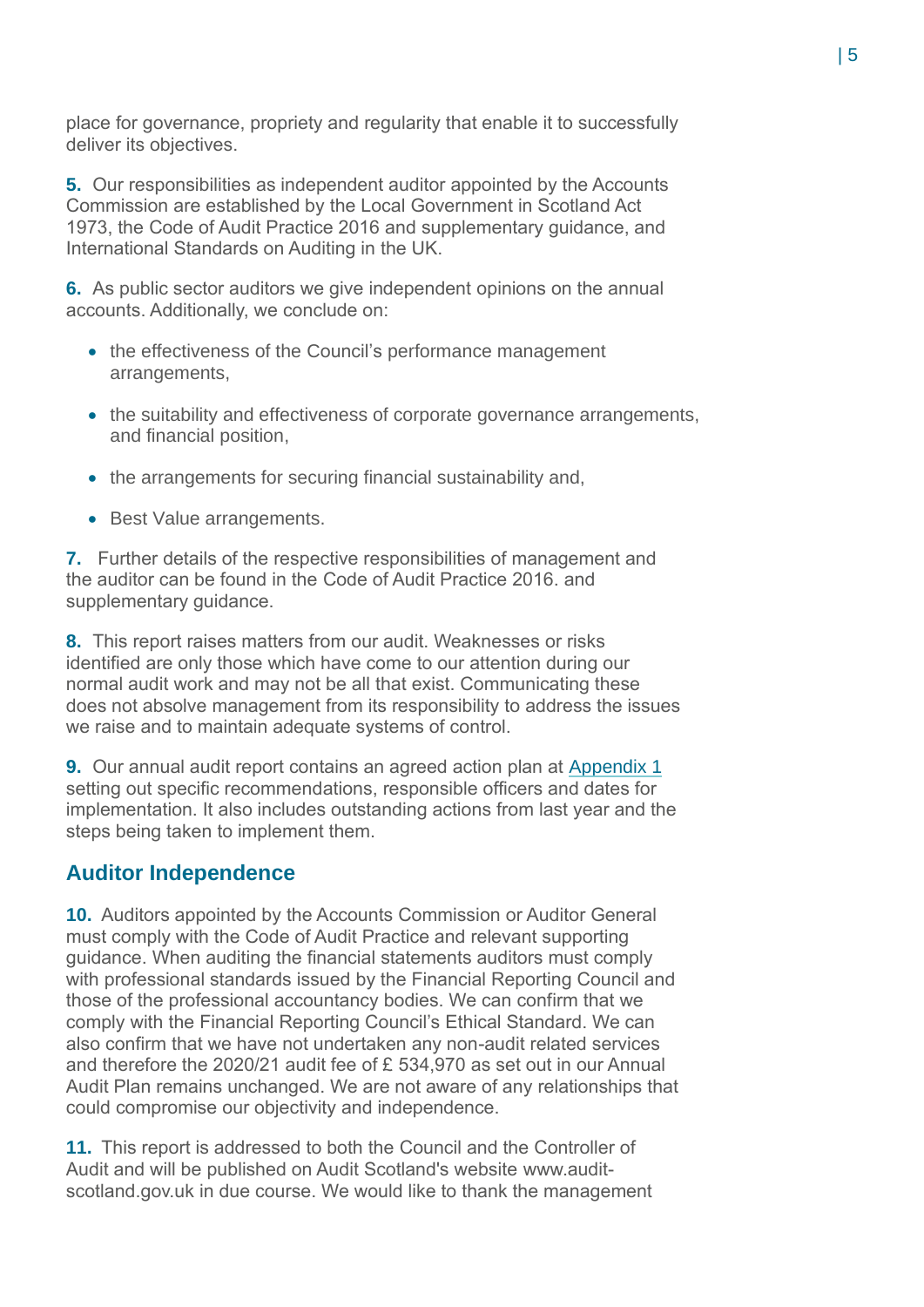and staff who have been involved in our work for their cooperation and assistance during the audit.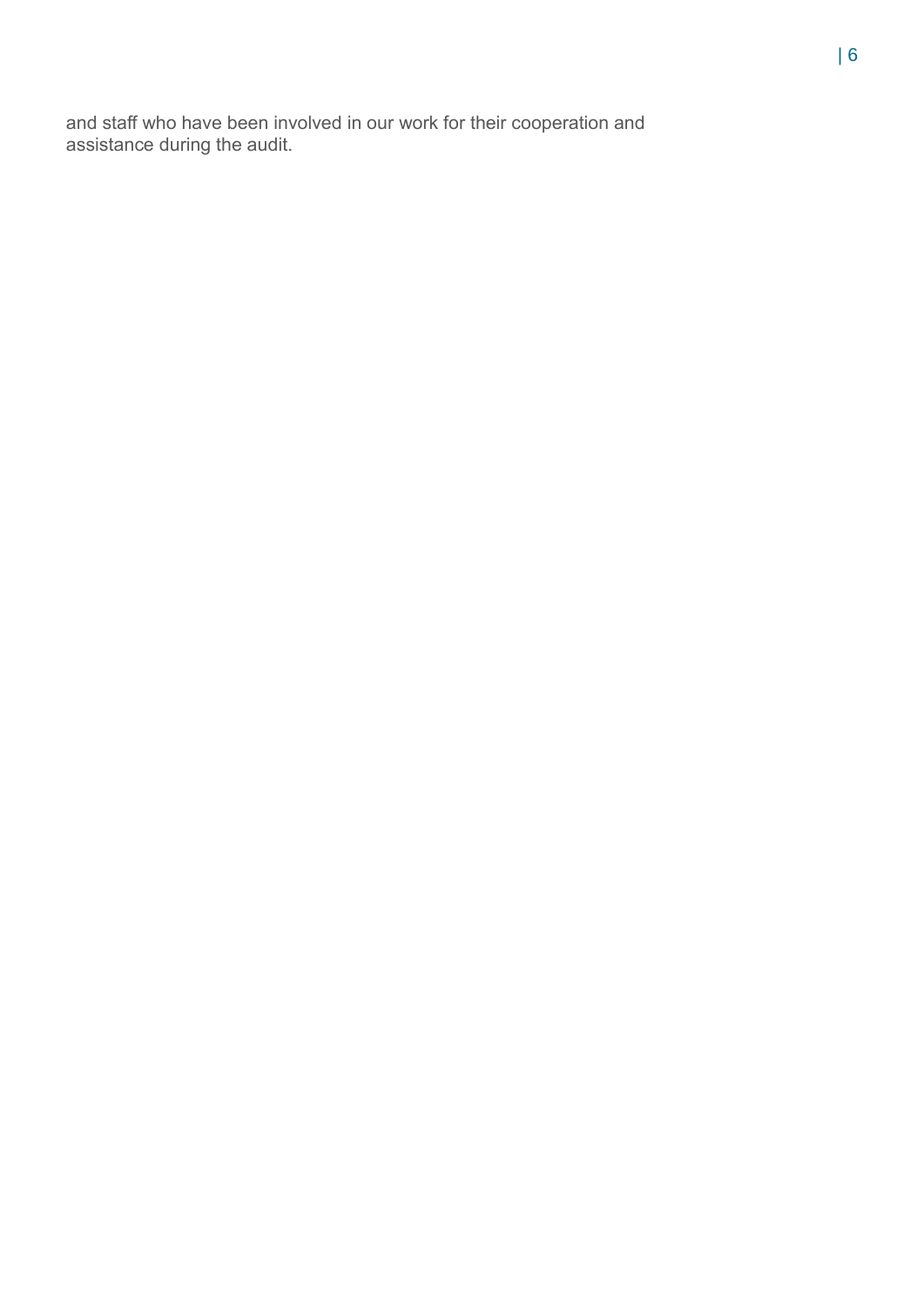# <span id="page-6-0"></span>**1. Audit of 2020/21 annual accounts**

The principal means of accounting for the stewardship of resources and performance

### **Main judgements**

Our audit opinions on the annual accounts are unmodified.

The audited accounts have been updated to correct a £24 million overstatement in depreciation charges included in the 2019/20 accounts.

The group accounts have been amended to disclose Fife Council's share of reserves held by the IJB of £15 million.

The unspent Early Learning & Childcare grant of £14 million is now recognised as income rather than as a revenue receipt in advance.

#### **Our audit opinions on the annual accounts are unmodified**

**12.** The accounts for the Council and its group for the year ended 31 March 2021 were approved by the Standards and Audit Committee on 16 December. As reported in the independent auditor's report:

- the financial statements give a true and fair view and were properly prepared in accordance with the financial reporting framework
- the audited part of the remuneration report, management commentary and the annual governance statement were all consistent with the financial statements and properly prepared in accordance with the relevant regulations and guidance.

**13.** Our opinions on the Section 106 charitable Trust accounts for 2020/21 were also unmodified.

#### **Covid-19 had a significant impact on the Council and the audit**

**14.** During 2020/21 the Council has operated in challenging circumstances presented by Covid-19. The introduction of remote working and changes to key systems impacted on the control environment.

**15.** Fife Council published and provided the unaudited accounts to audit on 1 July 2021 in accordance with the statutory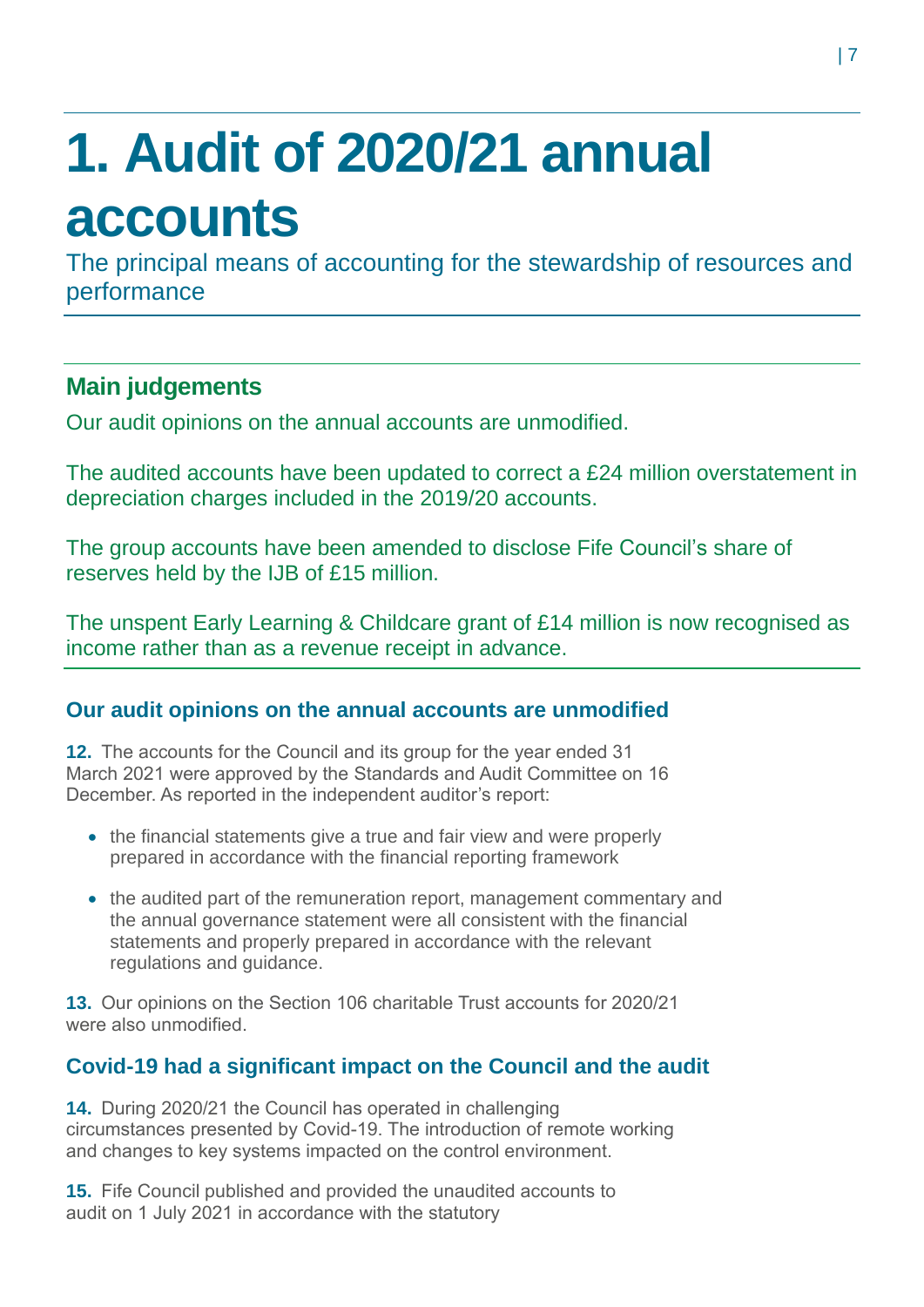timescale. These were formally considered by the Standards and Audit Committee at its meeting on 29 June 2021.

**16.** We continued to audit remotely and Covid-19 has impacted on the volume of audit work and the time taken to complete our audit, due in part to the legacy of 2019/20 impacts of Covid-19. We also undertook additional audit procedures as a result of identified weaknesses in control (Paragraph [49. a](#page-18-0)nd to confirm the operation of controls in the disbursement of Government Covid-19 grants (Paragraph [38.](#page-15-0) )

#### **There were no objections raised to the annual accounts**

**17.** The Local Authority Accounts (Scotland) Regulations 2014 require local government bodies to publish a public notice on their websites that include details of the period for inspecting and objecting to the accounts. This must remain on the website throughout the inspection period. The Council complied with the regulations. There were no objections to the 2020/21 accounts.

#### **Overall materiality of the Council and its Group is £15 million**

**18.** We apply the concept of materiality in both planning and performing the audit, in evaluating the effect of identified misstatement on the audit and of uncorrected misstatements, if any, on the financial statements and in forming the opinion in the auditor's report. We identify a benchmark on which to base overall materiality, such as gross expenditure, and apply what we judge to be the most appropriate percentage level for calculating materiality values.

**19.** The determination of materiality is based on professional judgement and is informed by our understanding of the entity and what users are likely to be most concerned about in the annual accounts. In assessing performance materiality, we have considered factors such as our findings from previous audits, any changes in business processes and the entity's control environment including fraud risks.

**20.** Our initial assessment of materiality for the annual accounts was carried out during the planning phase of the audit. This was reviewed and revised on receipt of the unaudited annual accounts and is summarised in Exhibit 1.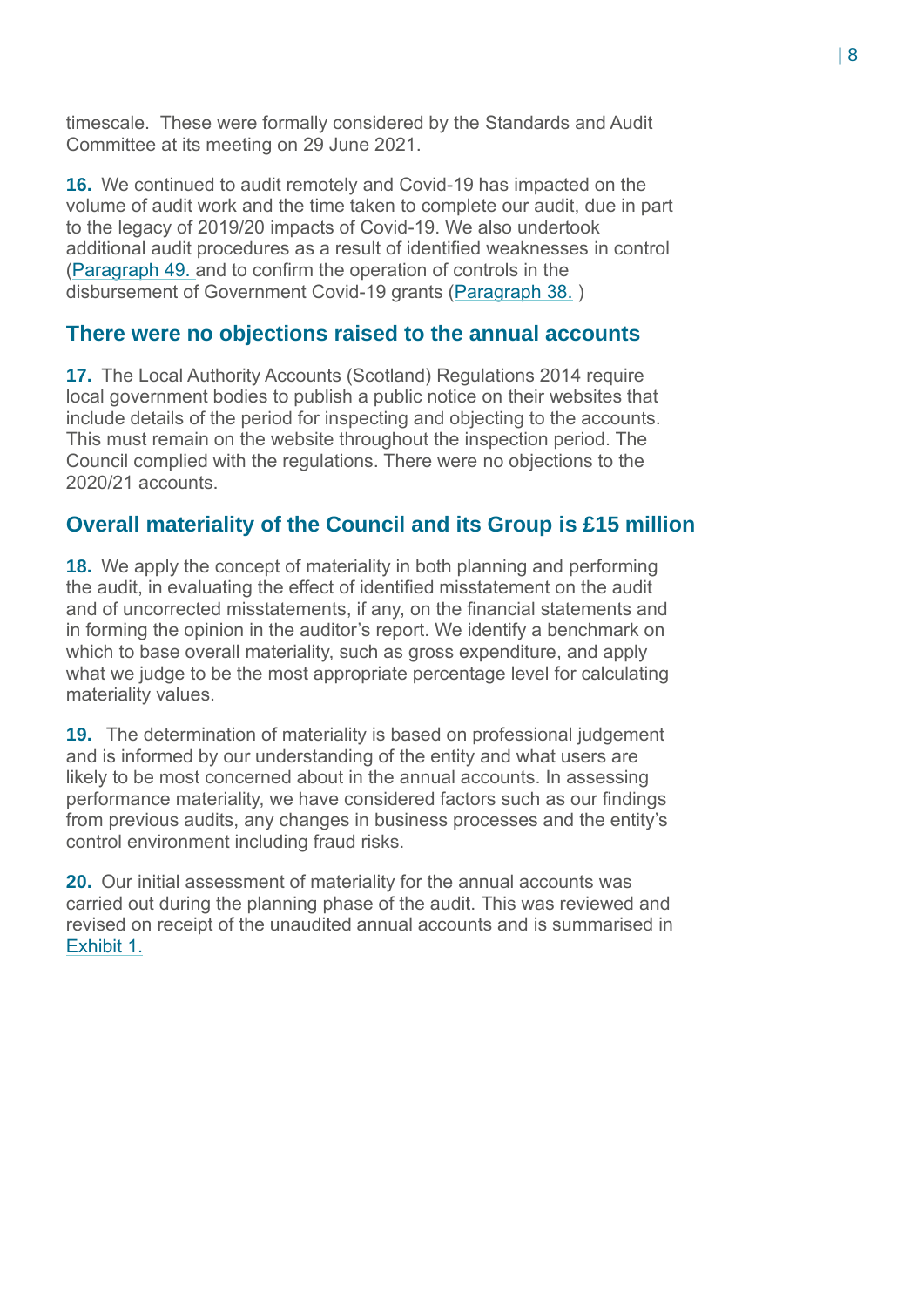#### **Exhibit 1 Council materiality values**

| <b>Materiality level</b>   | <b>Amount</b> |
|----------------------------|---------------|
| <b>Overall materiality</b> | £15 million   |
| Performance materiality    | £7.5 million  |
| <b>Reporting threshold</b> | £250 thousand |

#### **Overall materiality of the Charitable Trusts is £15,000**

We also set separate materiality levels for the charitable trusts as outlined in [Exhibit 2.](#page-8-0)

<span id="page-8-0"></span>

| <b>Exhibit 2</b><br><b>Charitable Trusts materiality values</b> |         |
|-----------------------------------------------------------------|---------|
| <b>Materiality level</b>                                        | Amount  |
| <b>Overall materiality</b>                                      | £15,000 |
| <b>Performance materiality</b>                                  | £10,500 |
| <b>Transaction Performance materiality</b>                      | £250    |
| <b>Reporting Threshold</b>                                      | £150    |

#### **Appendix 2 identifies the main risks of material misstatement and our audit work performed to address these**

**21.** Appendix 2 [provides our assessment of the risks of material](#page-31-0)  [misstatement in the annual accounts and any wider audit dimension risks.](#page-31-0)  [These risks influence our overall audit strategy, the allocation of staff](#page-31-0)  [resources to the audit and indicate how the efforts of the team were](#page-31-0)  [directed. The appendix identifies the work we undertook to address these](#page-31-0)  [risks and our conclusions from this work.](#page-31-0) 

#### **Accounts were revised to reflect our significant findings**

**22.** International Standard on Auditing (UK) 260 requires us to communicate significant findings from the audit to those charged with governance, including our view about the qualitative aspects of the body's accounting practices. We have reported a number of issues from the work done on the identified risks of material misstatement. These are included in the action plan at [Appendix 1.](#page-27-0)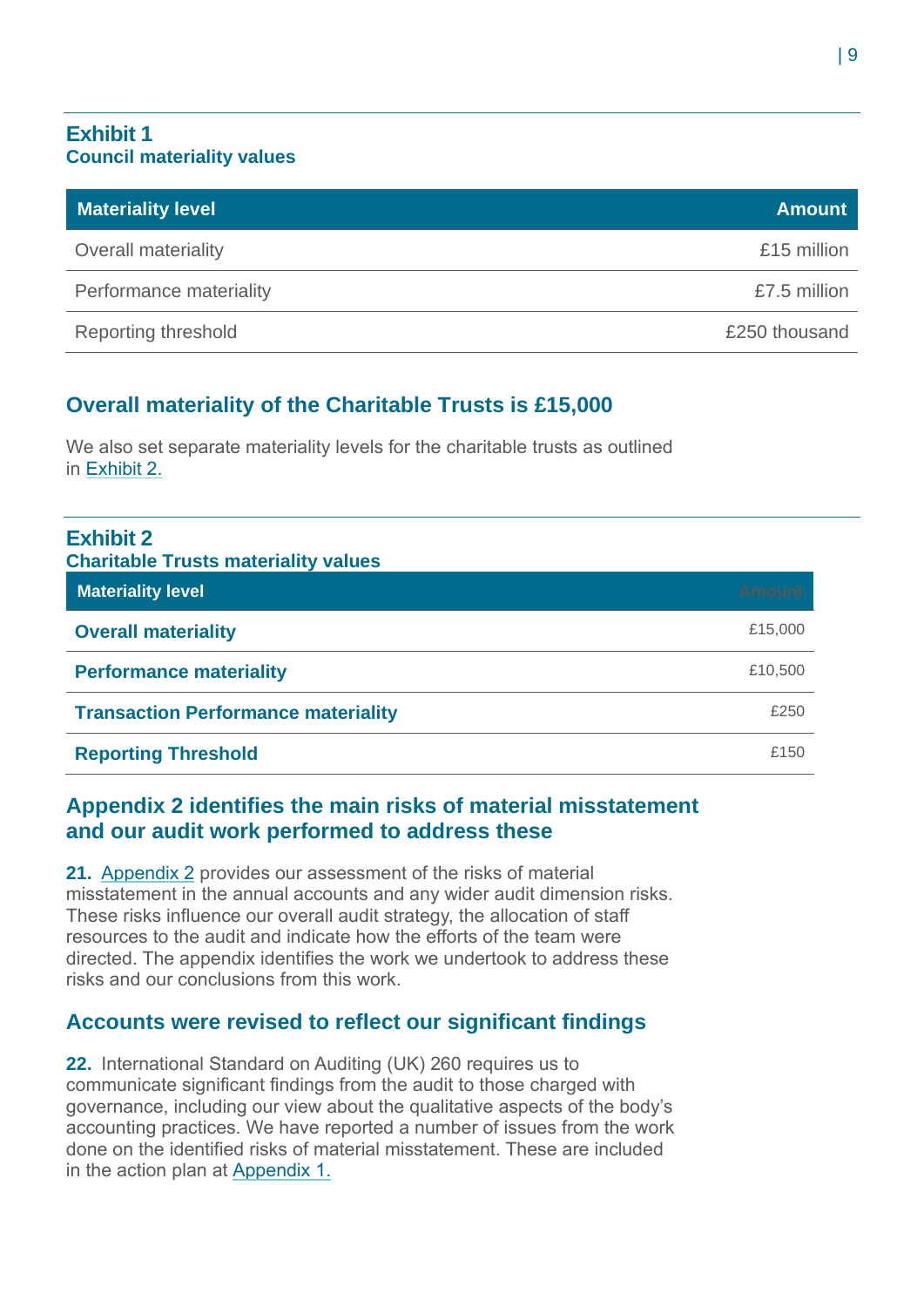#### <span id="page-9-0"></span>**Exhibit 3**

#### **Significant findings from the audit of the Council and its Group**

| <b>Issue</b>                                                                                                                                                                                                                                                                                                                                                                                                                                                                     | <b>Resolution</b>                                                                                                                     |
|----------------------------------------------------------------------------------------------------------------------------------------------------------------------------------------------------------------------------------------------------------------------------------------------------------------------------------------------------------------------------------------------------------------------------------------------------------------------------------|---------------------------------------------------------------------------------------------------------------------------------------|
| <b>Corrections to asset lives and</b><br>depreciation                                                                                                                                                                                                                                                                                                                                                                                                                            | The audited Annual Accounts depreciation<br>charges have been updated to reflect the<br>correct depreciation charge of £46million for |
| Note 11 in the unaudited accounts detailed<br>depreciation charges of £49 million for<br>2020/21 and £71 million 2019/20. We<br>investigated this significant reduction<br>between the two years and found that<br>depreciation charges in 2019/20 had been<br>overstated by £24 million. Asset lives for<br>some school components had been<br>incorrectly updated in the asset register in<br>2019/20 to reflect indexation valuations which<br>were undertaken in March 2020. | 2019/20.                                                                                                                              |

#### **Accounting for Covid-19 personal protective equipment (PPE) and testing kits**

Due to the late publication of guidance and availability of information, unaudited annual accounts did not account for Covid-19 PPE equipment and testing kits. These were supplied, free of charge, to local authorities in 2020/21 by National Services Scotland (NSS).

NHS NSS data on PPE issued to community hubs was not agreed until the end of June. Fife Council received £7 million of stock based on NSS records.

LASAAC guidance to practitioners in July 2021 was only produced after the draft accounts were completed, however the guidance advised on the accounting treatment of PPE and testing kits.

Audited accounts were updated once the guidance was issued, to recognise the receipt and use of this equipment in 2020/21.

In accordance with the LASAAC guidance, an additional £1 million of income and expenditure is disclosed in the audited accounts. There was no net impact on the Council's reserves and balances.

Officers determined that £6 million of equipment had been passed on to external organisations such as care homes. This is correctly classified as agency funding and is not recognised in the Comprehensive Income and Expenditure Statement.

#### **Integration Joint Board adjustments**

The accounts were amended to correctly disclose Fife Council's share of reserves held by the IJB and to ensure the level of commissioning funding and income agrees to the disclosure in the IJB accounts.

Management have adjusted for this in the audited 2020/21 Annual Accounts with adequate disclosure provided.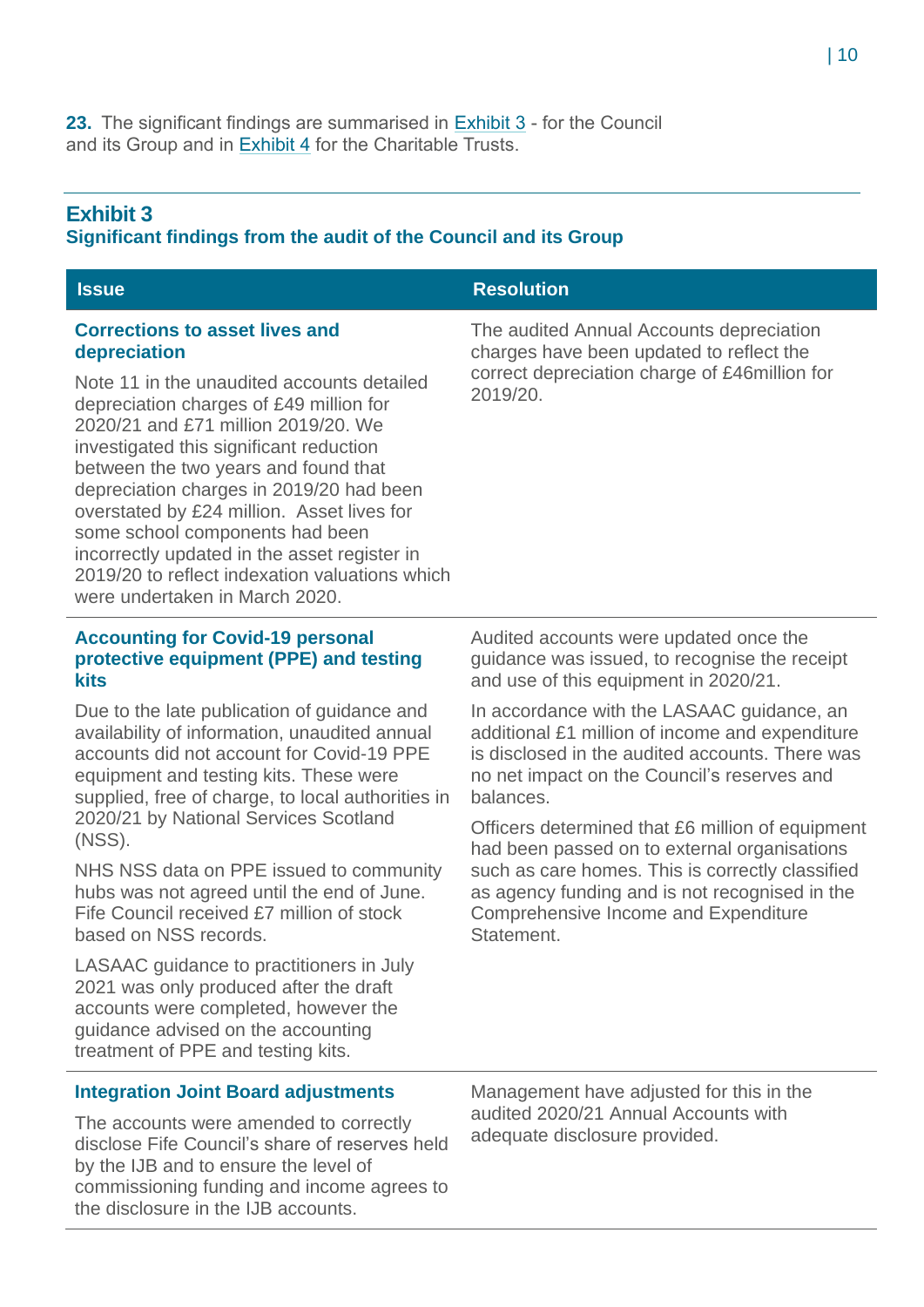The IJB had a balance of reserves of £30 million at 31 March 2021 and Fife council's share of this balance was £15 million.

#### **Social care year end accruals – external providers**

Fife Council has a policy to accrue for individual expenditure items over £50k at the year end

In 2020/21, Social care services changed the way they applied the policy and rather than applying it to invoices within individual ledger codes it was applied to individual suppliers.

The year- end accrual for 2020/21 totals £1 million, but if the figure been calculated on the same basis as prior years, the accrual would have been £3 million. This would have increased social care expenditure by £2 million.

#### **Accounting treatment ringfenced grants**

Fife Council accounted for an Early Learning & Childcare grant totalling £37 million as a revenue receipt in advance. Only £23 million of income had been credited to services in 2020/21 with the balance of £14 million included in current liabilities in the balance sheet. The Scottish Government increased councils' flexibility in applying this grant due to Covid-19 in 2020/21.

The treatment was consistent with prior years but does not comply with the Code which requires grants to be recognised immediately as income unless any conditions have not been met. No conditions are attached to the grant.

We considered the estimate in accordance with ISA 540and have concluded that the change in the application of the Council's policy is reasonable but optimistic.

The audited accounts have been adjusted to recognise the total Early Learning & Childcare grant as income in 2020/21.

Income to services has increased by £14 million with a corresponding increase in reserves.

No prior year adjustment has been required to 2019/20 figures as these sums were not material in previous years.

#### <span id="page-10-0"></span>**Exhibit 4 Significant findings from the audit of the Charitable Trusts**

#### "**Dormant" charities**

In general, if a charity does nothing for a prolonged period, it is unlikely to be providing

#### **Issue Resolution**

The Council is continuing to take action to address "dormant" charities. In 2020/21, a

#### **Issue Resolution**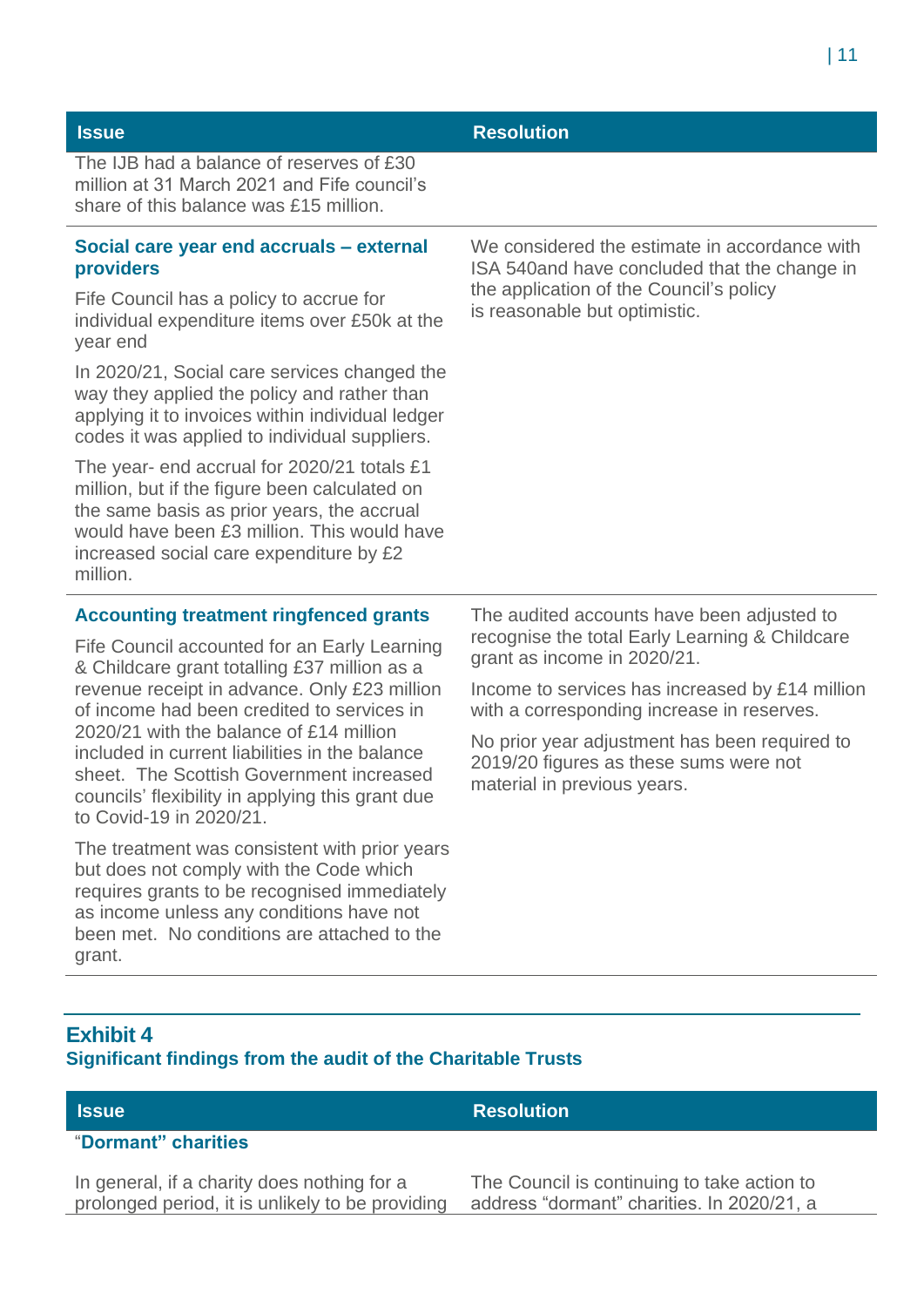| <b>Issue</b>                                                                                                                                                                                                                                                       | <b>Resolution</b>                                                                                                                                     |  |
|--------------------------------------------------------------------------------------------------------------------------------------------------------------------------------------------------------------------------------------------------------------------|-------------------------------------------------------------------------------------------------------------------------------------------------------|--|
| public benefit and this may result in it failing<br>the charity test.                                                                                                                                                                                              | further three charitable trusts were closed and<br>the balances transferred to agreed recipients.                                                     |  |
| Controls should be set up to ensure that<br>grants have been used for the purposes<br>intended.                                                                                                                                                                    | Trustees should make arrangements to perform<br>sample checks each year to ensure that monies<br>granted have been used for the purposes<br>intended. |  |
| The Charitable Trusts awarded 66 grants<br>totalling £85,095 to support local<br>communities.                                                                                                                                                                      |                                                                                                                                                       |  |
| Satisfactory controls are in place and are<br>operating effectively for the approval and<br>payment of grants, but there are no checks to<br>make sure that monies have been used as<br>intended.                                                                  |                                                                                                                                                       |  |
| Area Committees should approve all<br>grants                                                                                                                                                                                                                       | Approval of the grant has since been reported<br>to the Trustees and has been confirmed as                                                            |  |
| Audit testing found one instance of a grant for<br>£8,000 which had been awarded without<br>approval of the relevant area committee. We<br>are satisfied that this was an isolated failure<br>of control due to remote working<br>arrangements forced by Covid-19. | satisfactory.                                                                                                                                         |  |

#### **Identified misstatements of £45 million were adjusted in the Council and Group accounts**

**24.** Total misstatements identified were £45 million. We considered the need for further audit procedures and extended our checks on asset lives following the last revaluation and have concluded that the misstatements identified arose from issues that have been isolated in 2019/20 and identified in their entirety and do not indicate further systemic error.

**25.** Management have not adjusted for the items in [Appendix 3,](#page-35-0) as they consider the net impact of £0.260 million would not have a material impact on the accounts.

#### **The audited charities accounts include unadjusted misstatements**

**26.** Total misstatements identified in the audit of the charitable trusts were £3,800. These relate to under accrued investment income and an understated accrual of funds transferred from Stuart Bursary to St Andrews University. We considered whether we needed to amend our audit procedures further and have concluded that the misstatements identified arose from issues that have been isolated and identified in their entirety and do not indicate further systemic error.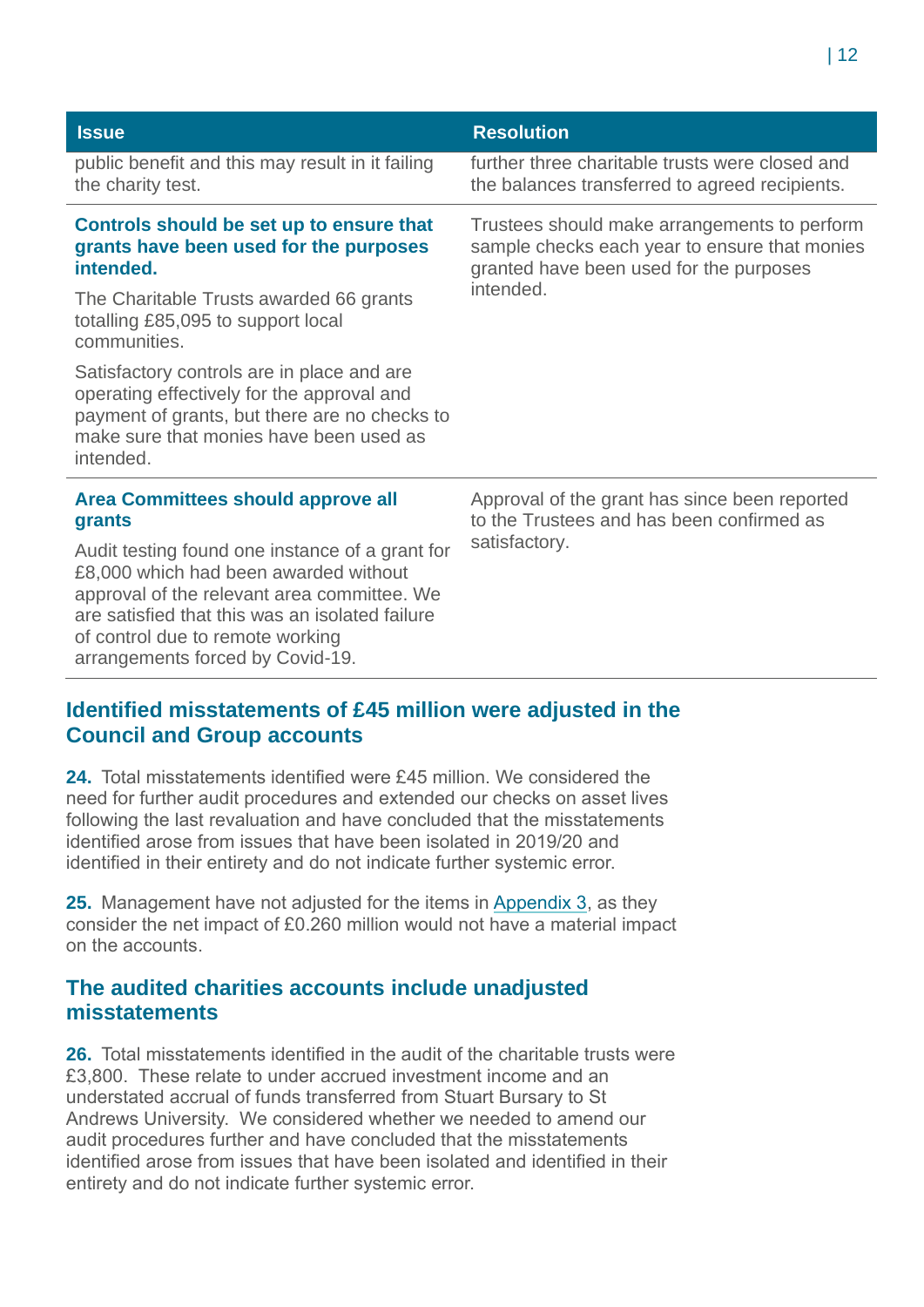#### **Decisions to correct misstatements lie with the Committee**

**27.** It is our responsibility to request that all misstatements, other than those below the reporting threshold, are corrected although the final decision on making the correction lies with those charged with governance considering advice from senior officers.

#### **Good progress was made on prior year recommendations**

**28.** The Council has completed one of our four prior year recommendations. One recommendation remains outstanding with the remaining two in progress. For actions not yet implemented, revised responses and timescales have been agreed with management, and are set out in [Appendix 1.](#page-27-0)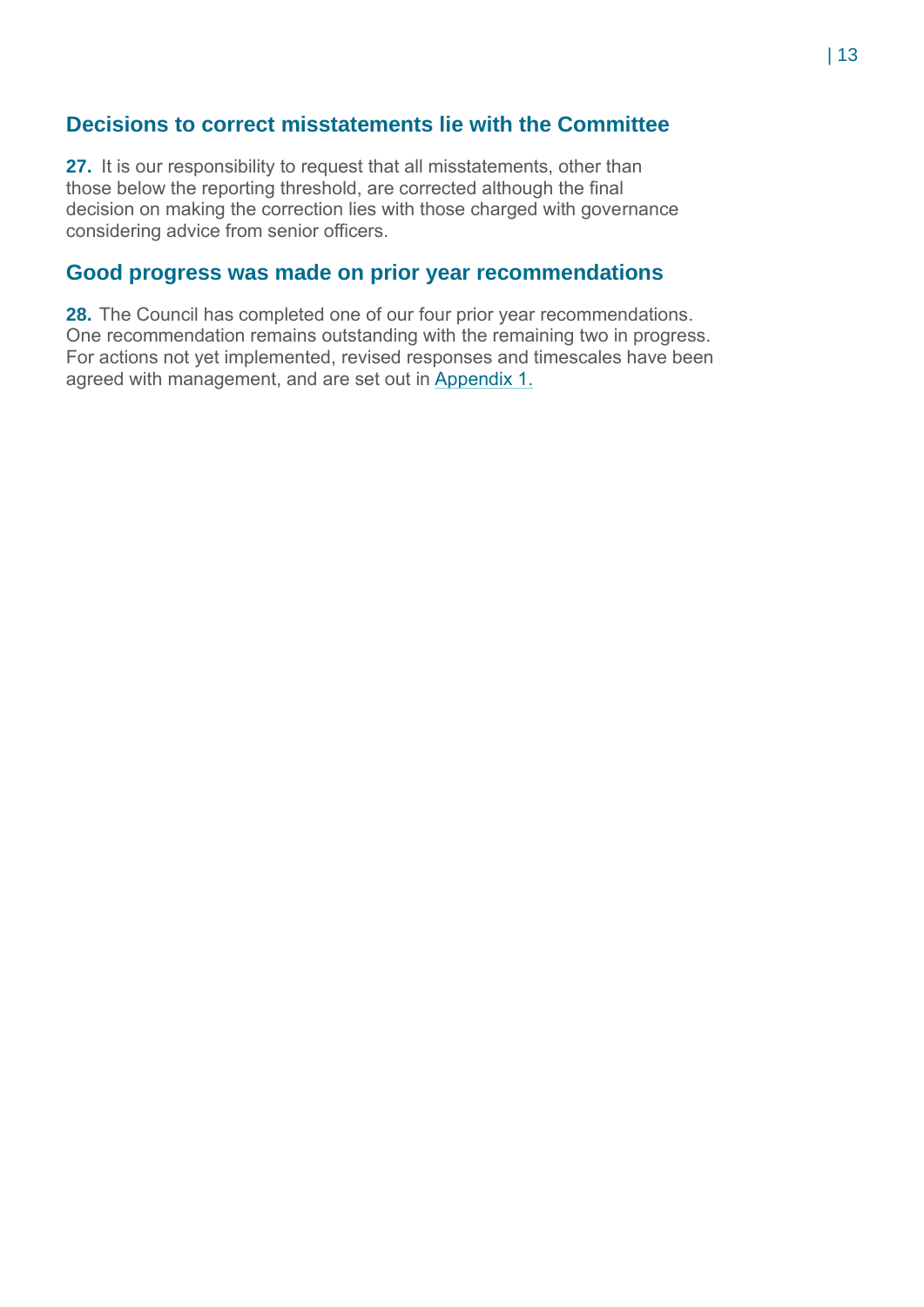# <span id="page-13-0"></span>**2. Financial management**

Financial management is about financial capacity, sound budgetary processes and whether the control environment and internal controls are operating effectively.

### **Main judgements**

The council reported an underspend against its 2020/21 budget of £86 million, mainly due to unspent Covid-19 funding, a large proportion of which was received late in the financial year, with General Fund Reserves increasing significantly as a consequence.

The Council received £87 million additional funding for Covid-19 and administered a further £104 million of grant payments to businesses and individuals.

The introduction of remote working and new systems adversely impacted key controls in 2020/21.

#### **The 2020/21 original budget was set at £841 million**

**29.** The Council approved its three-year budget for 2020/21 to 2023/24 in February 2020. The budget for 2020/21 was set at £841 million and included an agreed savings target of £6 million, an increase in Council tax of 4.84% (£7 million) and a reduction in health and social care grant of £2 million.

#### **Covid-19 additional funding was £87 million**

<span id="page-13-1"></span>**30.** Since February 2020 the Council has received £87m additional Covid-19 funding and increased revenue grant. Almost 50% of the additional Covid-19 funding was received in the last month of the year.

**31.** Initial estimates of Covid-19 cost pressures reported in May 2020 were £78 million. These forecasts were updated throughout the year and by January 2021 the estimate had fallen to £51 million in line with actual reported Covid-19 expenditure.

#### **The underspend was £86 million, mainly due to unspent Covid-19 funding**

**32.** In June 2021 the Council reported an underspend against its 2020/21 budget of £72 million, including £58 million of unspent Covid-19 funding. The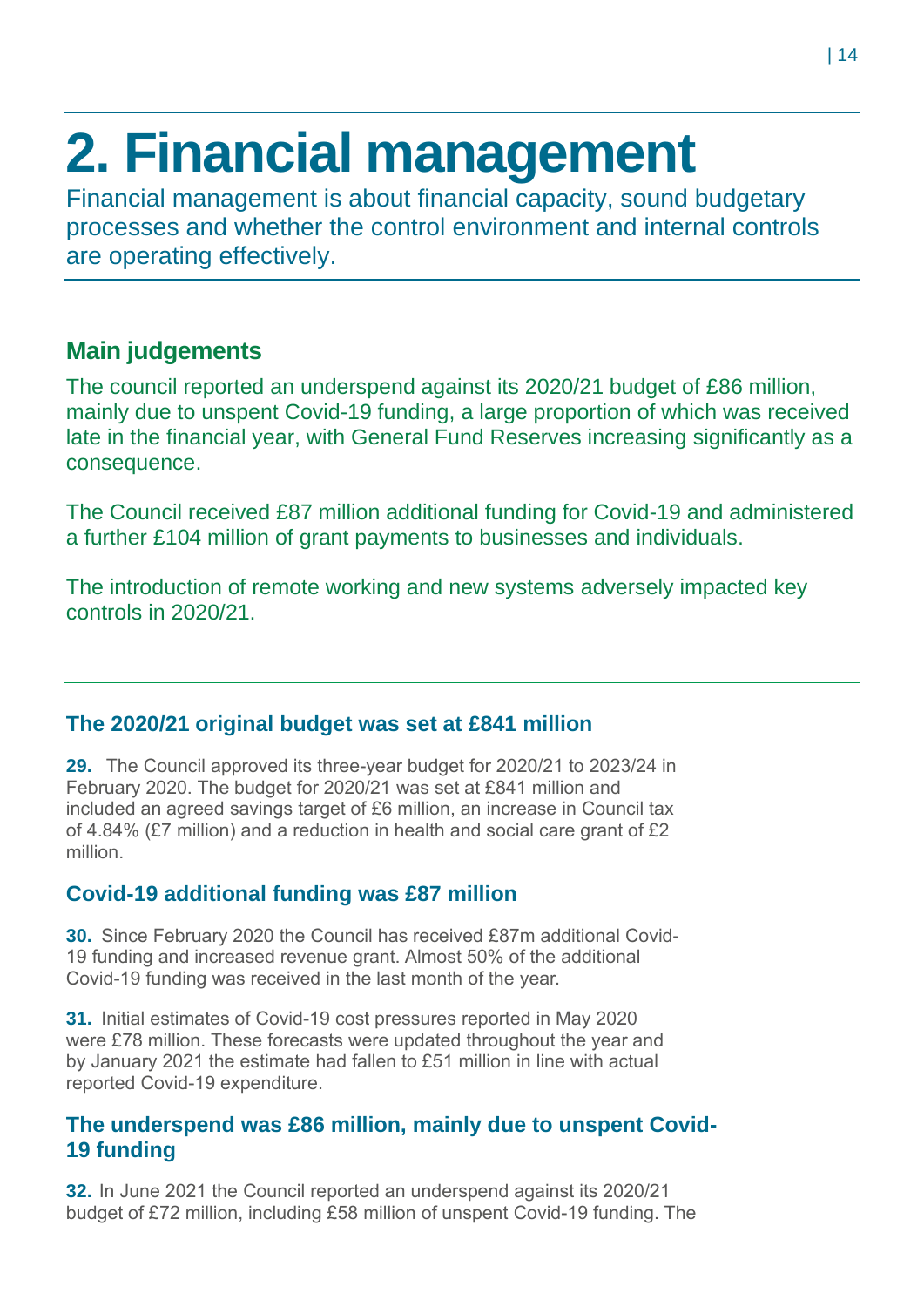final outturn figure for 2020/21 is a surplus of £86 million taking in to account the post audit adjustment of £14 million. [\(Exhibit 2\)](#page-27-1). The more significant underspends are summarised in [Exhibit 5.](#page-14-0)

#### <span id="page-14-0"></span>**Exhibit 5 Summary of significant under/overspends against budget**

| <b>Area</b>        | Em  | <b>Reason for variance</b>                                                                                                                                                     |
|--------------------|-----|--------------------------------------------------------------------------------------------------------------------------------------------------------------------------------|
| <b>Underspends</b> |     |                                                                                                                                                                                |
| Covid-19 funding   | £58 | Carried forward to 2021/22                                                                                                                                                     |
| Contingencies      | £12 | Set aside as part of the Council's budget process, no<br>longer required due to other cost reductions and<br>additional government funding.                                    |
| Loan charges       | £8  | The Council applied the income method for re-profiling<br>loans fund advances with one investment relating to on-<br>lending to National Housing Trust, generating £7 million. |

Source: Fife Council 2020/21 Annual Accounts

#### **The housing revenue account operated within budget**

**33.** The Council is required by legislation to maintain a separate housing revenue account and to ensure that rents are set a level which will at least cover the costs of its social housing provision.

**34.** During 2020/21 the total income target of £126 million was met and the HRA made a positive contribution of £5 million to General Fund balances. The HRA balance within the General Fund Reserve increased from £3 million at 31 March 2020 to £8 million at 31 March 2021.

#### **The Council did not use fiscal flexibilities in 2020/21**

**35.** Fiscal flexibilities, agreed between the Scottish Government and CoSLA, were made available to local authorities to address the short-term funding pressures they faced due to Covid-19. The Council elected not to use the fiscal flexibilities available in 2020/21 and will review for 2021/22.

#### **The Council administered £104 million of grants to businesses and individuals on behalf of the Scottish Government**

**36.** The Scottish Government asked Councils to administer a significant element of its Covid-19 economic support package. This involved the rapid development of systems and processes to provide direct payments to eligible businesses.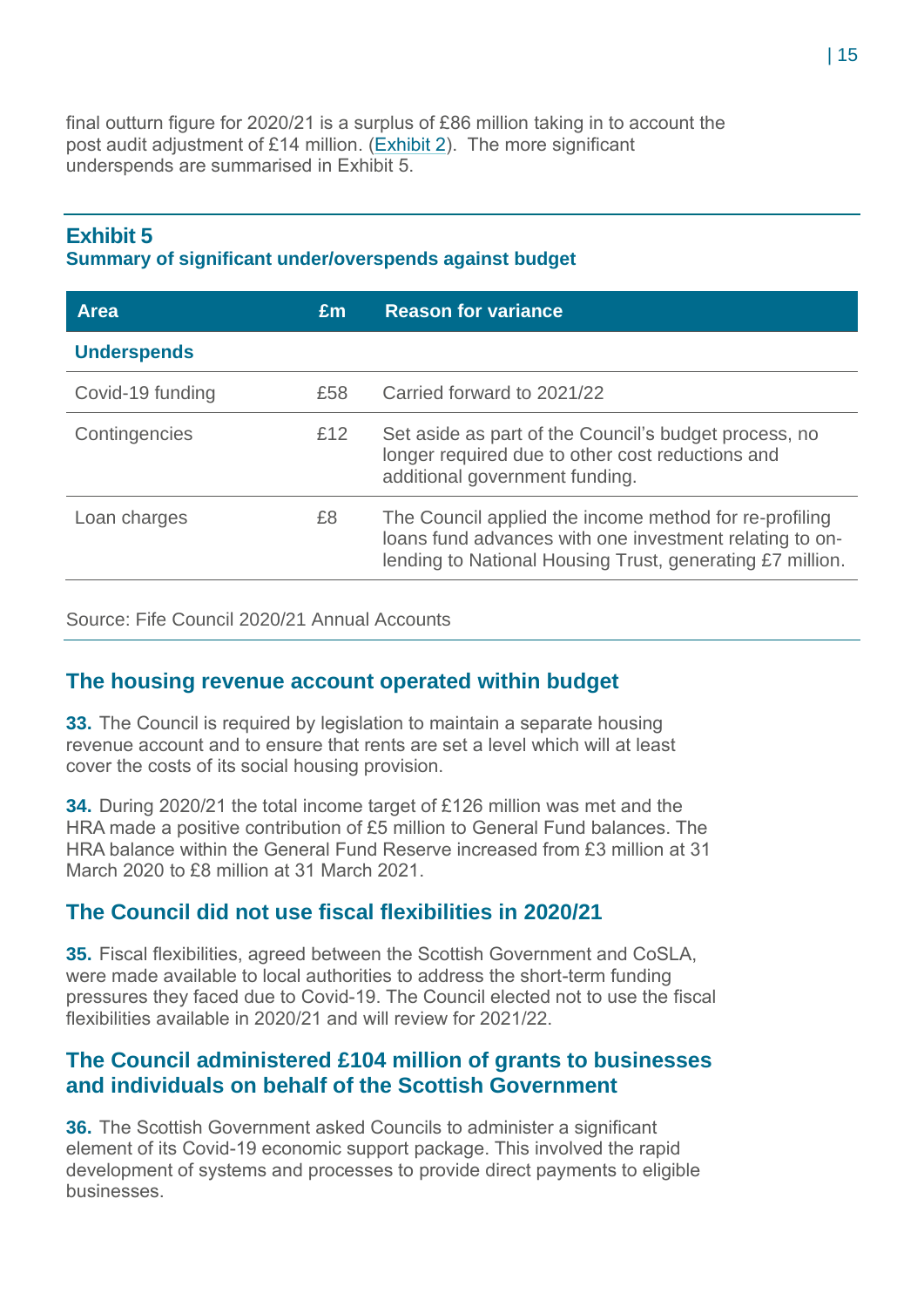**37.** The Small Business Support Grant and Retail, Hospitality and Leisure Support Grant were administered primarily by Fife Council's revenues service with a total of £59 million paid out, predominantly in the first quarter of 2020/21.

<span id="page-15-0"></span>**38.** A further £37 million was paid out through the Strategic Framework Business Fund, (SFBF). The Council's Economic Development service was responsible for approving grants and payments were made on the Council's behalf by its subsidiary: Business Gateway Fife.

**39.** We reviewed the arrangements and controls implemented by Fife Council and Business Gateway Fife for processing grant applications to ensure only entitled applicants received payments and concluded that these were appropriate.

**40.** Fife Council acted as an agent in administering grants on behalf of the Scottish Government. The income and expenditure relating to these grants is therefore not included in Fife Council's Income and Expenditure for the year. Full details have been disclosed in the Management Commentary.

#### **Financial management was challenging as the Council responded to continually changing Covid-19 pressures and funding**

**41.** As reflected in [Exhibit 6,](#page-16-0) financial management was challenging during 2020/21, as forecasts of Covid-19 pressures and associated funding continually changed. Covid-19 cost pressure reports were submitted to Policy and Coordination (P&C) committee meetings in May, June and July 2020. In August 2020 the Council agreed a short-term financial strategy and full budget monitoring reports were submitted to P&C meetings in August and November 2020 and February 2021.

**42.** The Council was predicting a slight overspend throughout 2020/21 until the end of February 2021. The slight overspends changed to a significant surplus at the end of March 2021 following receipt of the additional £41 million of Covid-19 funding. By June 2021 the outturn position was a surplus of £72 million. The final outturn post-audit is a surplus of £86 million.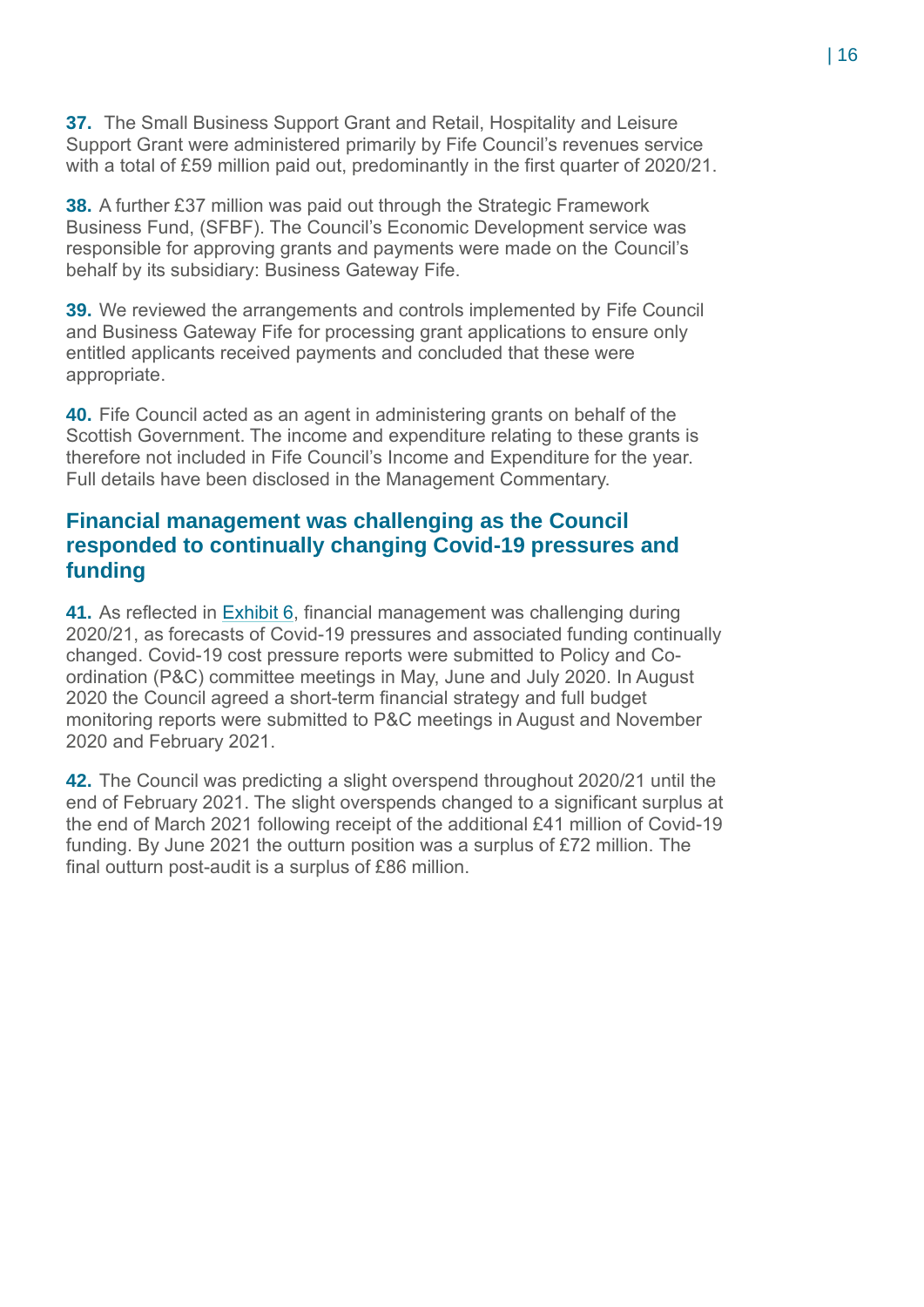#### <span id="page-16-0"></span>**Exhibit 6**



**Outturn projections (£ million) including Covid-19 pressures and additional funding**

#### **General Fund reserves have increased significantly**

**43.** The level of usable reserves held by the Council increased from £33 million in 2019/20 to £136 million in 2020/21, due to the underspend. £89 million of these reserves are held as earmarked balances, with £47 million held as uncommitted balances to provide against unforeseen circumstances. £58 million of the increase in balances represents government funding received but not used in 2020/21. A significant amount of the government funding was received in the last month of the financial year (Paragraph [30.](#page-13-1) ) and was carried forward to be applied in 2021/22 and beyond.

**44.** [Exhibit 7](#page-17-0) provides an analysis of the general fund over the last five years split between committed and uncommitted reserves.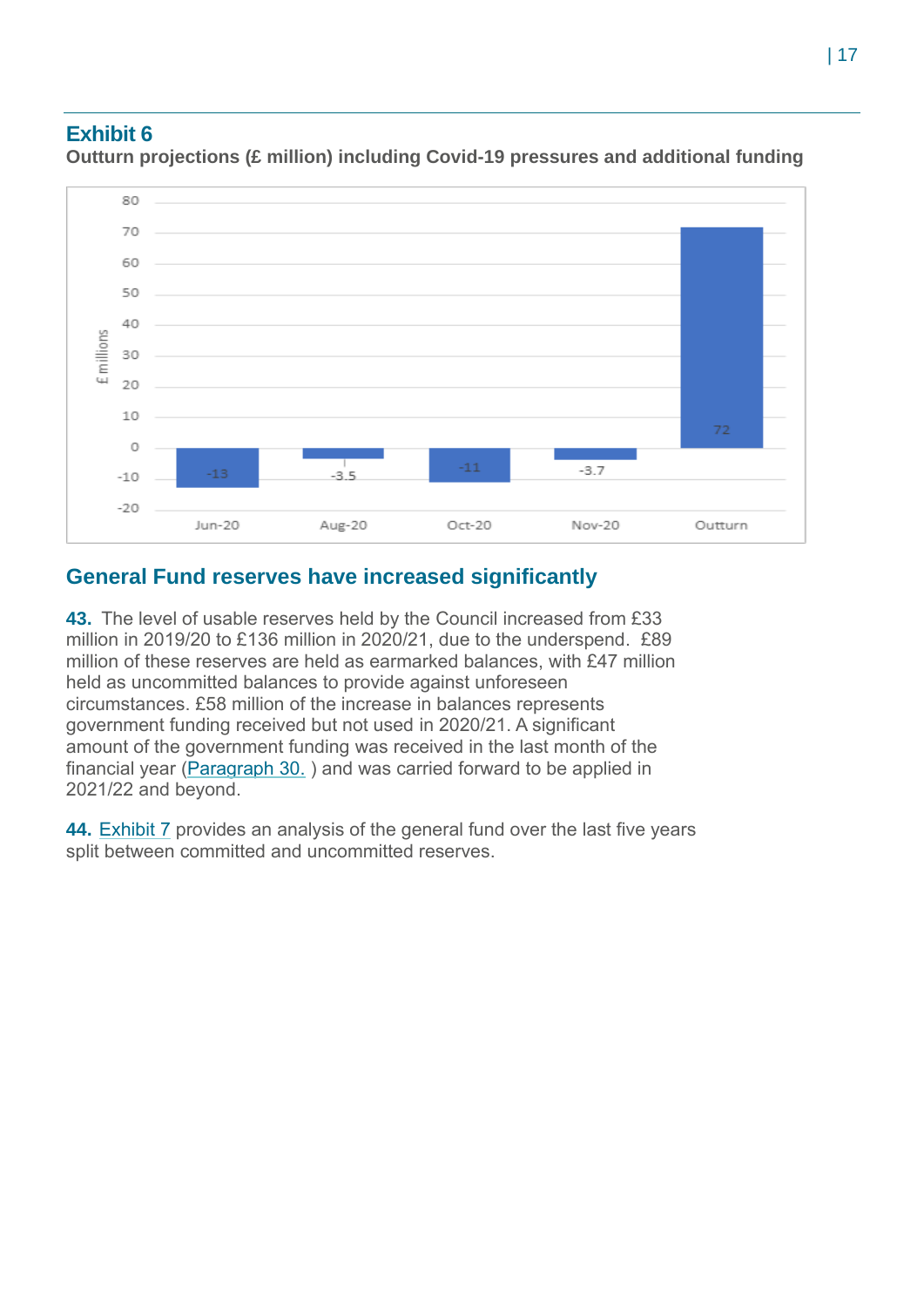#### <span id="page-17-0"></span>**Exhibit 7 Analysis of general fund balance**



Source: Fife Council audited accounts

#### **The Council achieved 65 per cent of planned efficiency savings**

**45.** In 2020/21, Fife Council planned to achieve efficiency savings of £13 million to address the budgeted funding gap. The Council achieved actual savings of £8 million (65 per cent of this total). The shortfall was dealt with by in-year alternative savings, such as alternative cost reductions, unused contingency funding and a change in accounting treatment of loan charges.

#### **The introduction of remote working and new systems impacted on the operation of key controls**

**46.** The significant challenges associated with COVID-19 and the subsequent introduction of remote working and new systems adversely impacted key controls in 2020/21. The Council implemented new general ledger, accounts payable and payroll systems during 2020/21. These went live in July 2020 and November 2020 and have been used to produce the 2020/21 financial statements. As part of our work, we tested and confirmed the accuracy of the transfer of balances to the new general ledger system and we also reviewed the processes and controls in the new systems.

**47.** Our management report presented to the Standards and Audit Committee on 7 October 2021 detailed our findings from the review of systems of internal controls. We concluded that the introduction of remote working and new systems impacted on the operation of key controls.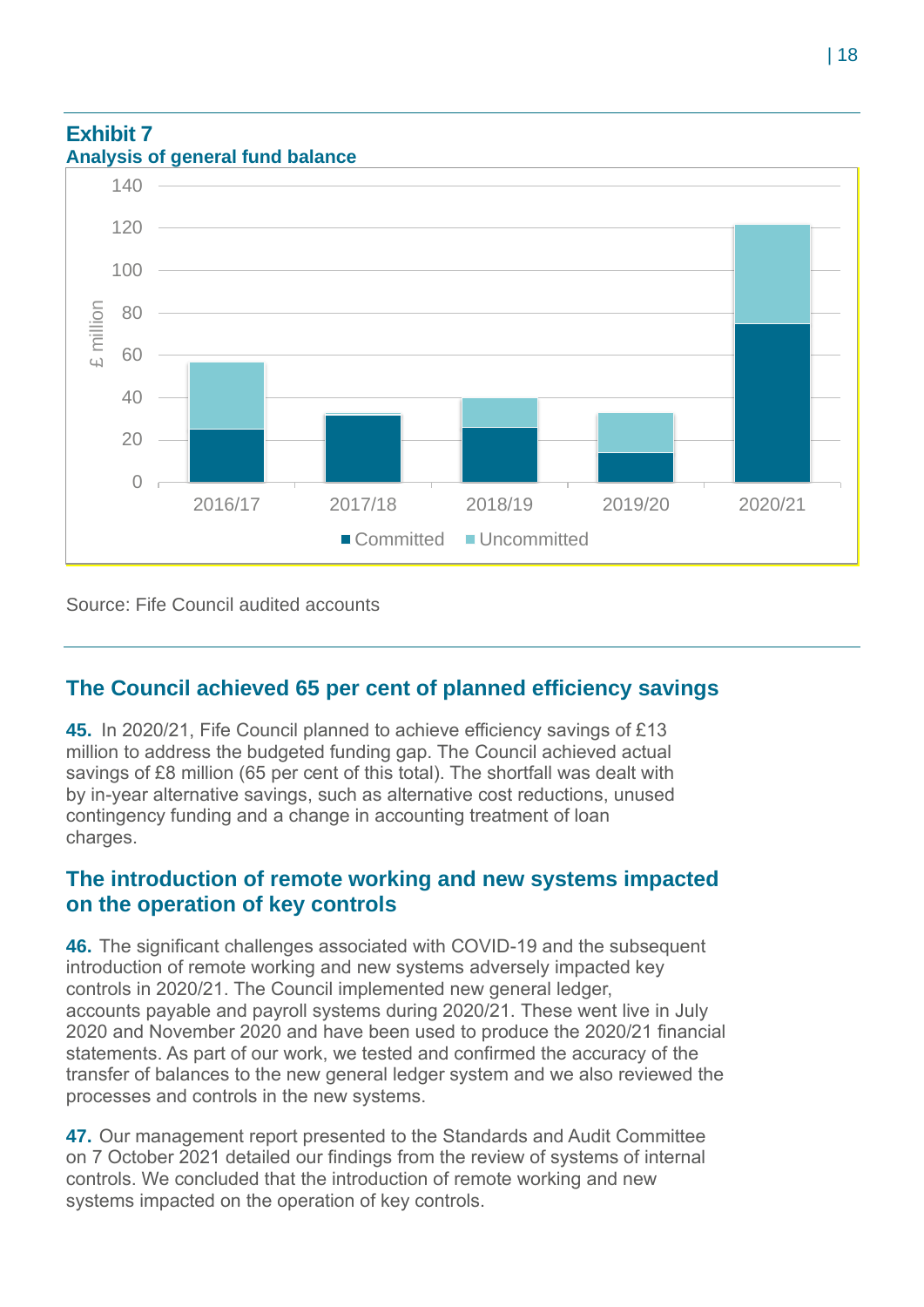**48.** Budget monitoring was not as systematic in 2020/21 as in previous years. Detailed budget monitoring reports were not systematically produced for scrutiny by all budget holders. However, at a Council-level, due to the challenging nature of the emerging Covid-19 pandemic, the Council prioritised more frequent higher-level risk-based monitoring and forecasting. Financial reporting to P&C committee increased during 2020/21 and targeted reviews were performed rather than the usual systematic process for all services and cost centres.

<span id="page-18-0"></span>**49.** In response to these control issues, we increased our substantive testing of journals, accruals, non-pay expenditure and payroll. We established that yearend reconciliations existed and increased our testing of any reconciling items. We identified some minor errors [\(Appendix 2](#page-31-0) 

**50.** ) with staff costs but concluded that there were no material errors in the financial statements.

**51.** Council Officers are working with the software supplier to resolve ongoing issues with the Teachers Pay and Leave Specification. This is a complicated process which is not yet providing accurate information. Due to the higher than expected error rate, all new starts, leavers and contract changes are being checked to confirm accuracy and corrected as appropriate.

#### **Recommendation 1**

The Council should ensure that systematic budget holder level budget monitoring is re-introduced.

#### **Standards of conduct and arrangements for the prevention and detection of fraud and error were appropriate**

**52.** Fife Council is responsible for establishing arrangements for the prevention and detection of fraud, error and irregularities, bribery and corruption. Furthermore, it is responsible for ensuring that its affairs are managed in accordance with proper standards of conduct by putting effective arrangements in place.

**53.** The National Fraud Initiative (NFI) is a counter-fraud exercise across the UK public sector which aims to prevent and detect fraud. Fife council is proactive in investigating matches and reporting the outcomes of NFI activity. The Council is currently progressing 1,700 matches which were received in August 2021, with 4,500 matches having been investigated to date. Outcomes will be reported in due course.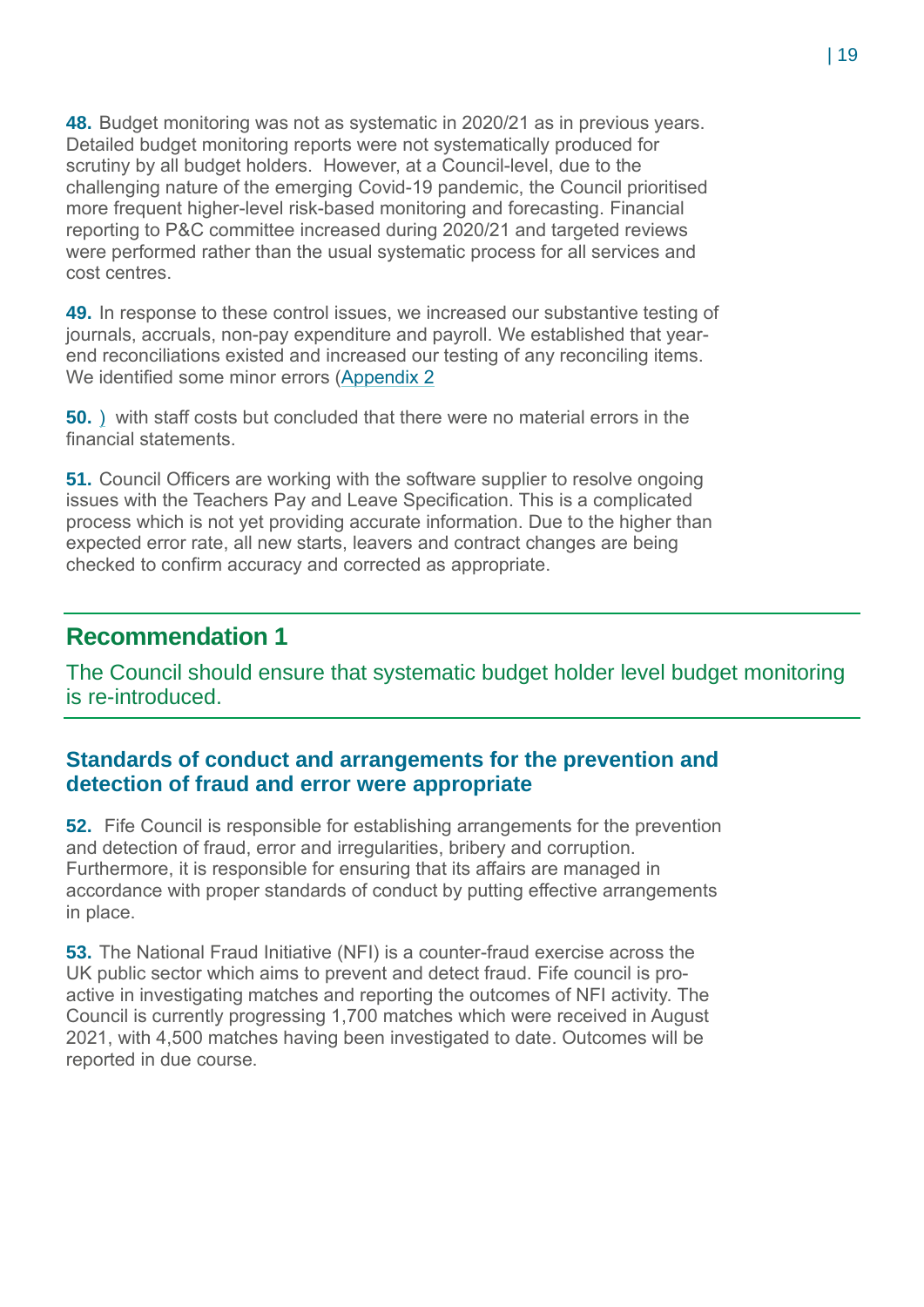# <span id="page-19-0"></span>**3. Financial sustainability**

Financial sustainability looks forward to the medium and long term to consider whether the Council is planning effectively to continue to deliver its services or the way in which they should be delivered

#### **Main judgements**

The Council has a three-year revenue budget to 2023/24 which is -underpinned by the council's Medium Term Financial Strategy.

The Council has a three-year planning horizon and has identified a cumulative core funding gap of £47m to 2024/25 for planning purposes. The Council has plans in place to bridge the funding gap in 2021/22 and is refreshing its approach to identifying solutions in the medium to longer term.

#### **The Council approved a three-year revenue budget to 2023/24**

**54.** The council approved a three-year revenue budget for the period to 2023/24 in March 2020.

**55.** The Council agreed to freeze Council Tax for 2021/22 and the covering report highlighted there was scope for £4 million investment in the financial year 2021/22 but estimated funding gaps totalling £34 million over the following two years.

**56.** The budget is underpinned by the council's Medium Term Financial Strategy (MTFS). The MTFS is a principles-based plan which details the latest planning assumptions and is provided to Members annually in September.

#### **The core budget cumulative funding gap is currently estimated to be £47 million to 2024/25**

**57.** The most recent budget planning assumptions reported to the Policy and Co-ordination committee in September 2021 separates the recurring core budget from the temporary financial impact of Covid-19. The plan identifies an increase in cumulative funding gap in the core budget from £34 million in March 2021 to £47 million in September 2021 for the period 2021/22 to 2024/25 due to adding an additional year to the assumptions and an assumed reduction in grant funding in addition to increases in pay and pension costs.

#### **Covid-19 cost pressures and balances**

<span id="page-19-1"></span>**58.** The financial consequences of Covid-19 are difficult to predict but are expected to continue in future years. Covid-19 cost pressures are estimated to be around £32 million in 2021/22. Additional GRG of £17 million for 2021/22 has been provided in relation to continuing costs of the pandemic. The council has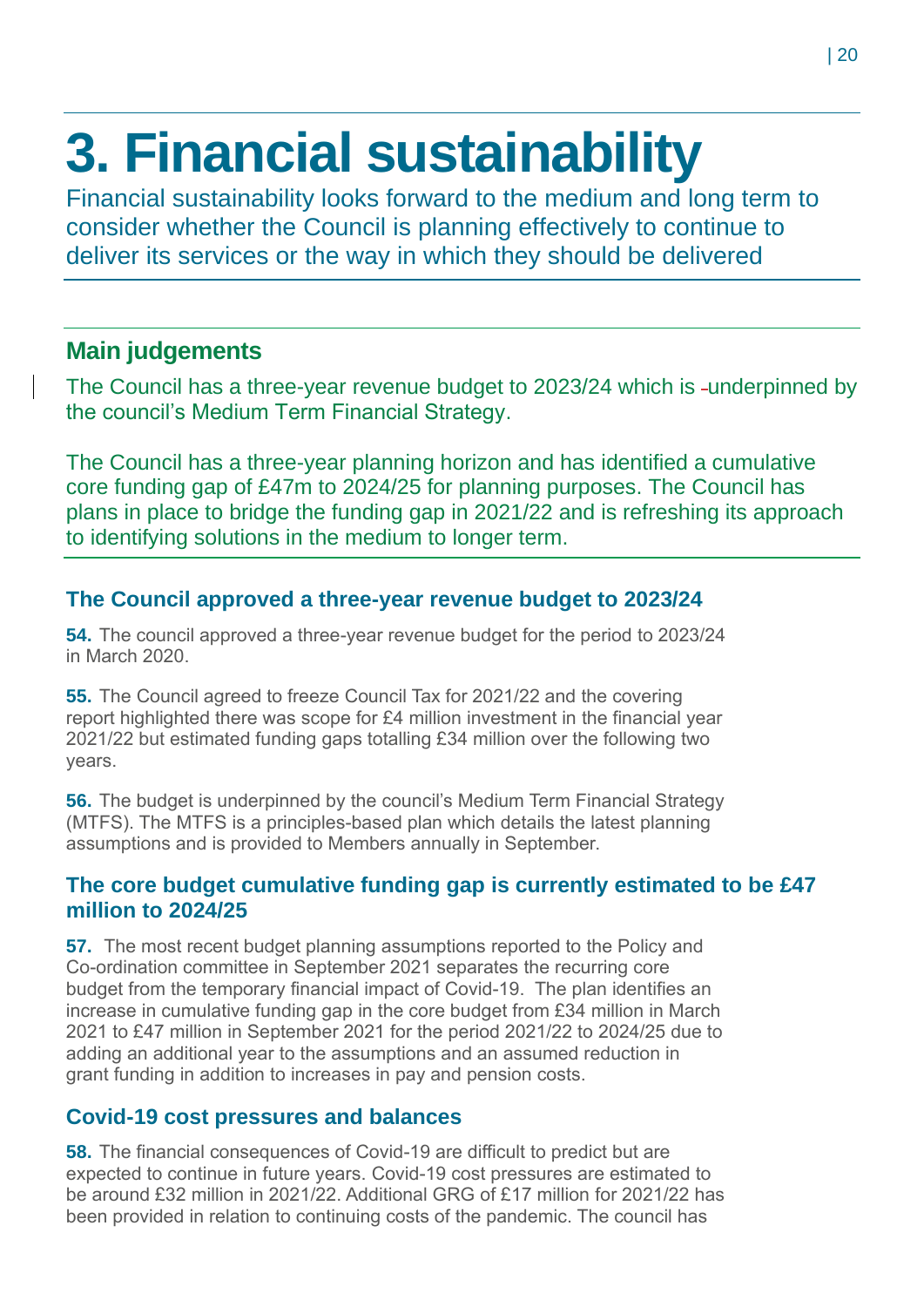reported that this additional funding coupled with the £58 million of unspent Covid-19 balance brought forward from 2020/21 will be sufficient to cover the current level of estimated costs associated with Covid-19 in 2021/22 without applying uncommitted general fund reserves and ensuring that the continuing financial impact in future years can be managed to a certain degree.

**59.** Officers have detailed plans identifying future Covid-19 pressures and allocation of balances but have not yet shared the plans with Members of the Council.

#### **The council is working to identify solutions to bridge the core funding gap for the period 2022-2025**

**60.** The council is working to identify solutions to bridge the core funding gap for the period 2022-2025 and is continuing to use the principles in the MTFS as estimates to cost pressures change and increases to levels of funding are agreed.

#### **Recommendation 2**

Council officers should share detailed plans identifying future Covid-19 cost pressures and allocation of balances with Members of the Council.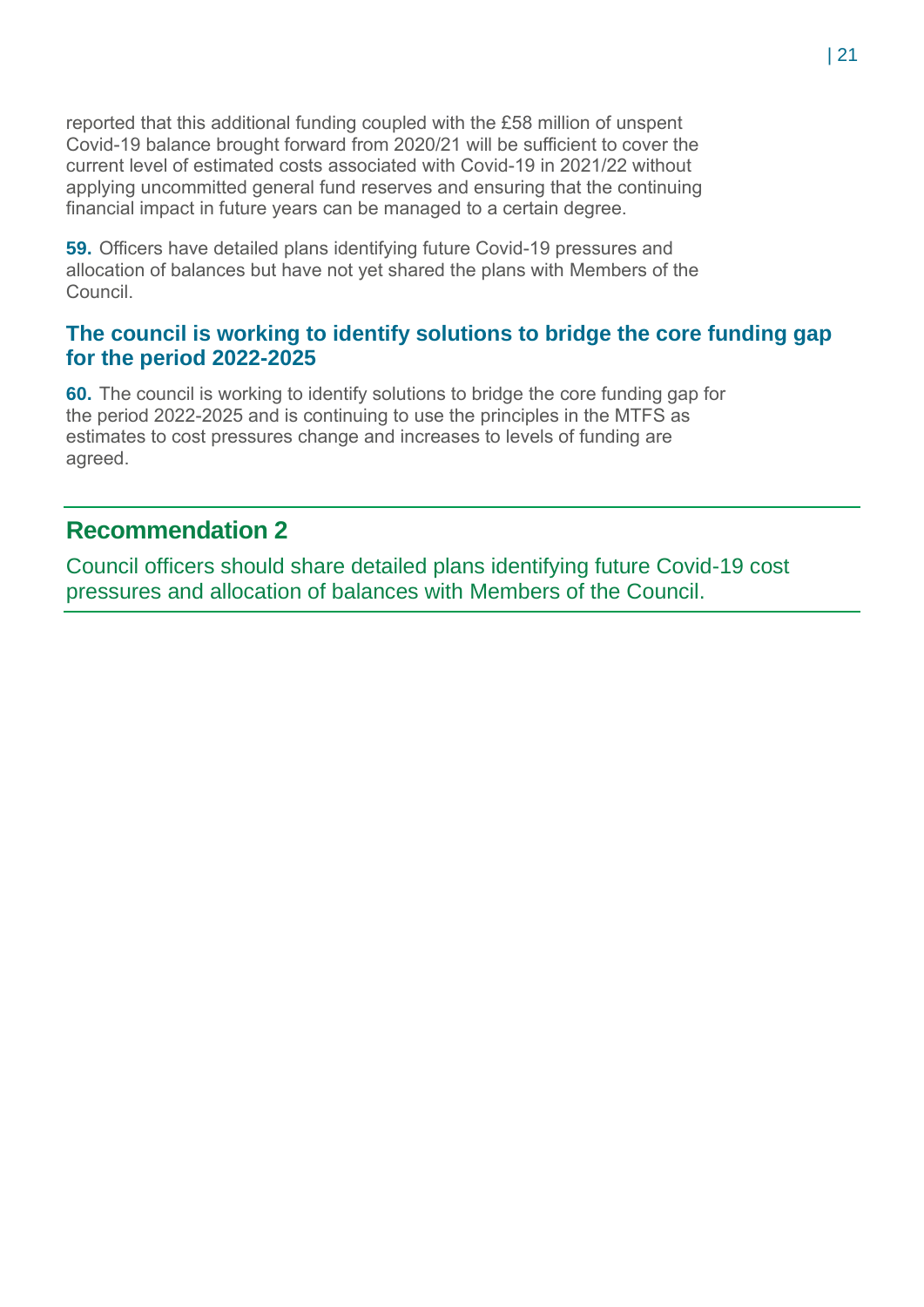# <span id="page-21-0"></span>**4. Governance and**

### **transparency**

The effectiveness of scrutiny and oversight and transparent reporting of information

### **Main Judgements**

Governance and transparency arrangements are appropriate but were affected by Covid-19.

#### **Governance and transparency arrangements are appropriate, but were affected by COVID-19**

**61.** As part of our audit process we continually assess the governance arrangements within Fife Council. Our previous year's conclusion is still relevant: that governance and transparency arrangements are appropriate.

**62.** The impacts of Covid-19 from March 2020 on the Council's governance arrangements have been set out in the Annual Governance Statement in the Council's Annual Accounts. These were significant and allowed the body to manage the unprecedented nature and scale of the threat to its communities and staff. In particular:

- the Council's committee structure was suspended with the Chief Executive being granted temporary delegated authority for critical decisions that would normally require committee approval.
- all staff were asked to work from home where possible. Since October 2021, the Council has begun implementing blended working for some staff and Members.
- all Council meetings were initially cancelled and all have since resumed on a staggered basis. The P&C Committee met more frequently during 2021. P&C sub-committees were established with powers to take decisions on day-to-day operational activities.

#### **Standing orders were amended and a temporary variation to financial regulations was agreed for a period of six months to**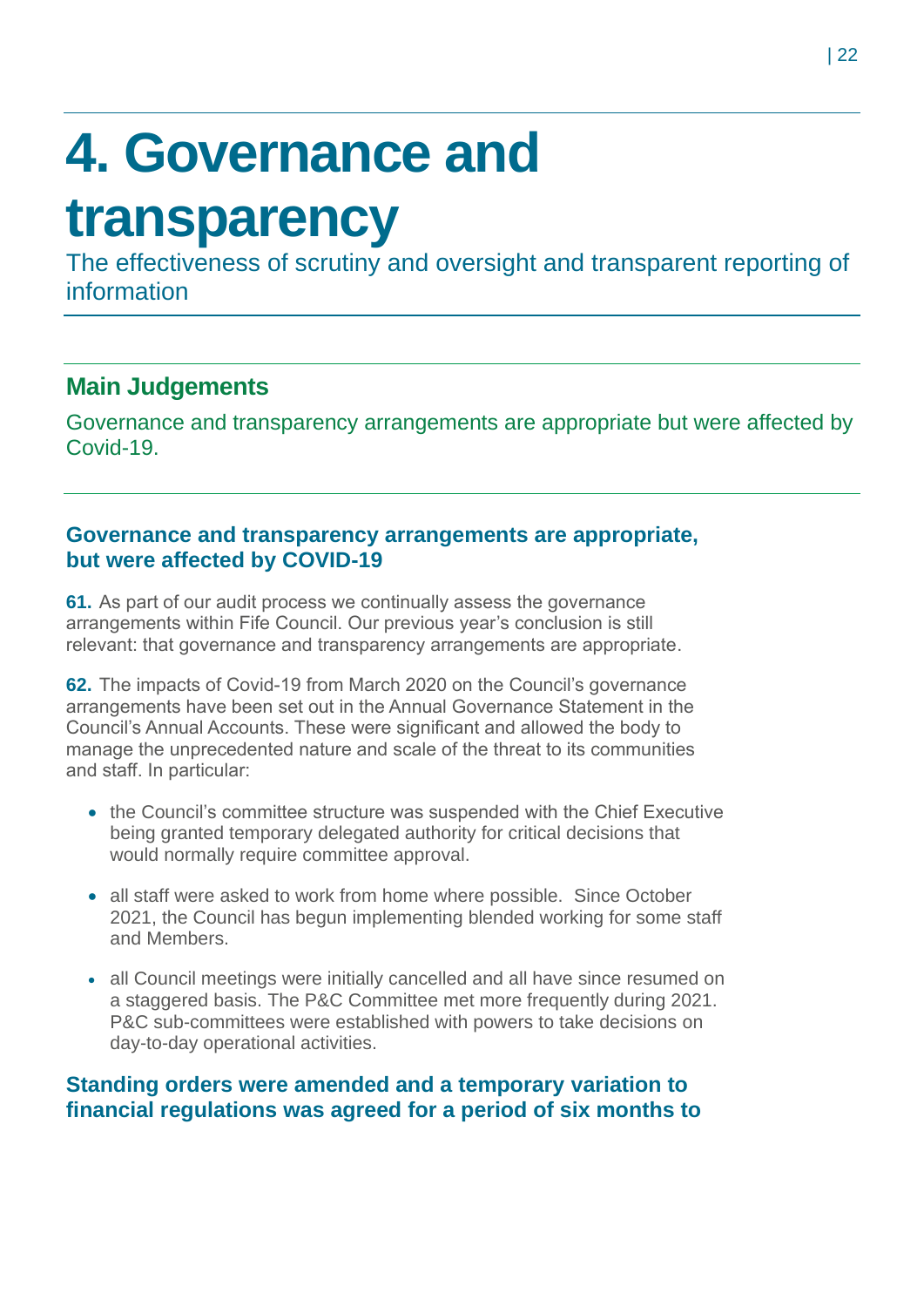#### **allow the implementation and operation of the supplier relief scheme**

<span id="page-22-0"></span>**63.** The new way of operating due to the Covid-19 pandemic gave rise to some operational/procedural issues:

- Standing Orders were amended to enable the smooth running of remote Council and Committee meetings.
- A temporary variation to the Financial Regulations was initially agreed for a period of six months and has now been extended to March 2022 to allow the implementation and operation of the supplier relief scheme (designed to assist suppliers who are critical to the operation of the Council).

#### **Thirteen councillors have not updated the register of interests since 2019**

**64.** In 2019/20 we reported that three councillors had not updated the register of interests since 2017. Audit work in 2020/21 identified that a total of 13 councillors have not updated the register of interests since 2019.

#### **Recommendation 3**

Councillors should be reminded of the requirement to keep the register of interests up to date to ensure compliance with the code of conduct.

#### **Common Good Fund**

**65.** We have previously reported that the 2014 Common Good policy is ambiguous about the use of Common Good funds. The policy was due to be reviewed by the council in early 2021 but this has been delayed due to pressures brought about by the pandemic. A review of the Common Good policy is now scheduled for completion in 2022.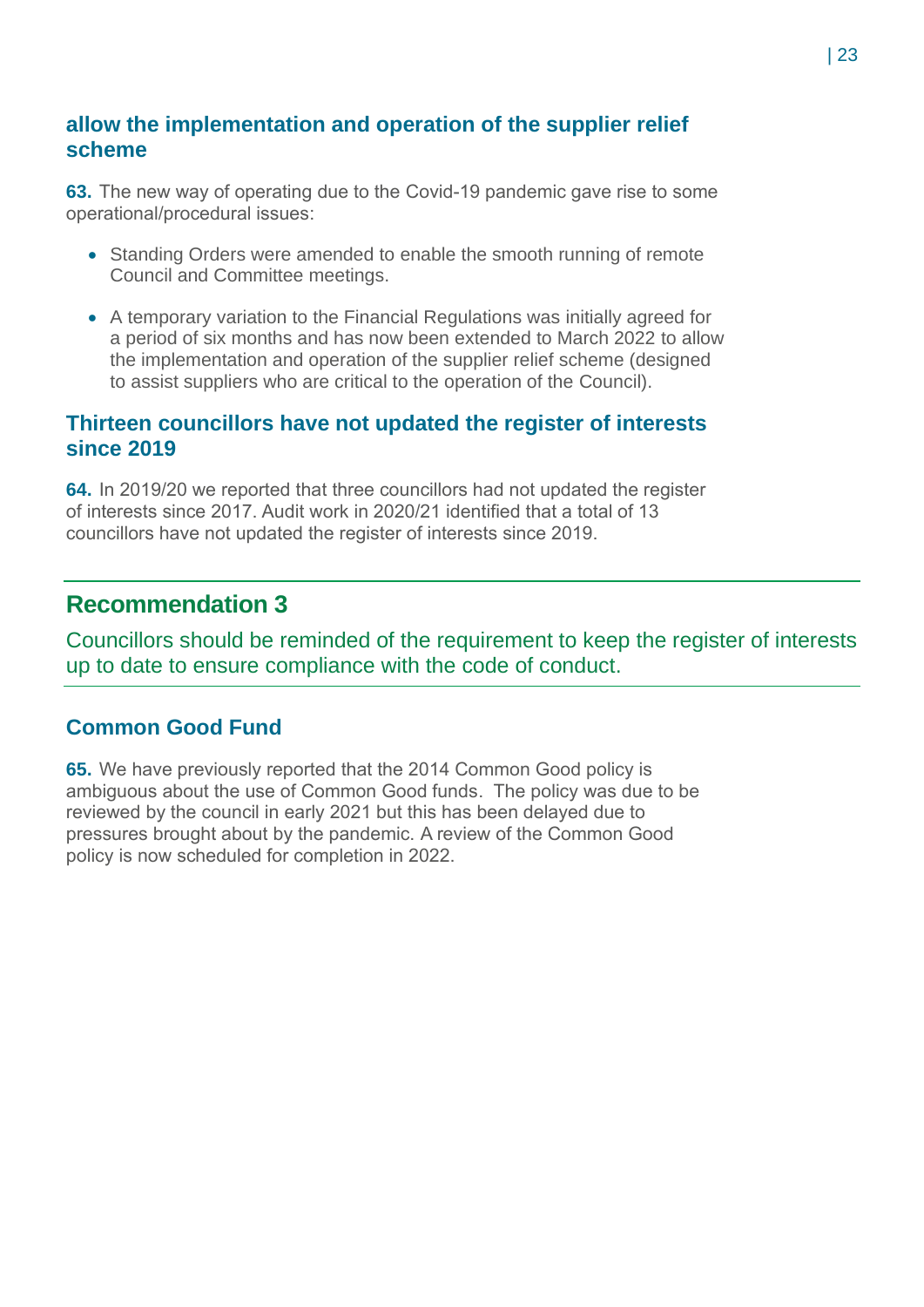## <span id="page-23-0"></span>**5. Best Value**

Using resources effectively and continually improving services.

### **Main judgements**

Progress against Best Value recommendations continues to be slow, but a further three (of eight) are now complete and others are progressing despite Covid-19.

A revised Plan for Fife was completed in September aligning it with the reform and recovery programme.

Service performance information has been publicly reported for 2020/21, but further improvements are needed.

#### **Progress against Best Value recommendations continues to be slow, but a further three (of eight) are now complete and others are progressing despite Covid-19**

**66.** Best value is assessed over the audit appointment, as part of the annual audit work. This year we continued to follow-up progress made by the Council in response to the Best Value Assurance Report (BVAR) published in May 2018, which contained eight recommendations agreed with the Council. In response to this, the Council produced an implementation plan setting out the proposed actions to address the recommendations.

**67.** Our follow-up review in 2019/20, concluded that there had been slow progress implementing recommendations, but that one recommendation was completed last year concerning neighbourhood plans.

**68.** Our best value work this year as concentrated on the evidence to support the Council's progress in implementing the other remaining best value recommendations. [Exhibit 8](#page-24-0) provides a summary of our findings for each of the outstanding recommendations included in the BVAR and our overall assessment of progress made by the Council since 2018.

#### **A revised Plan for Fife was completed in September 2021**

**69.** As noted below, three of the remaining BVAR recommendations relate to the implementation and development of the Plan for Fife. This is the single plan developed by Fife Council and its community planning partners. The plan was refreshed in September 2021 to reflect the changing demands caused by the pandemic and align it with its reform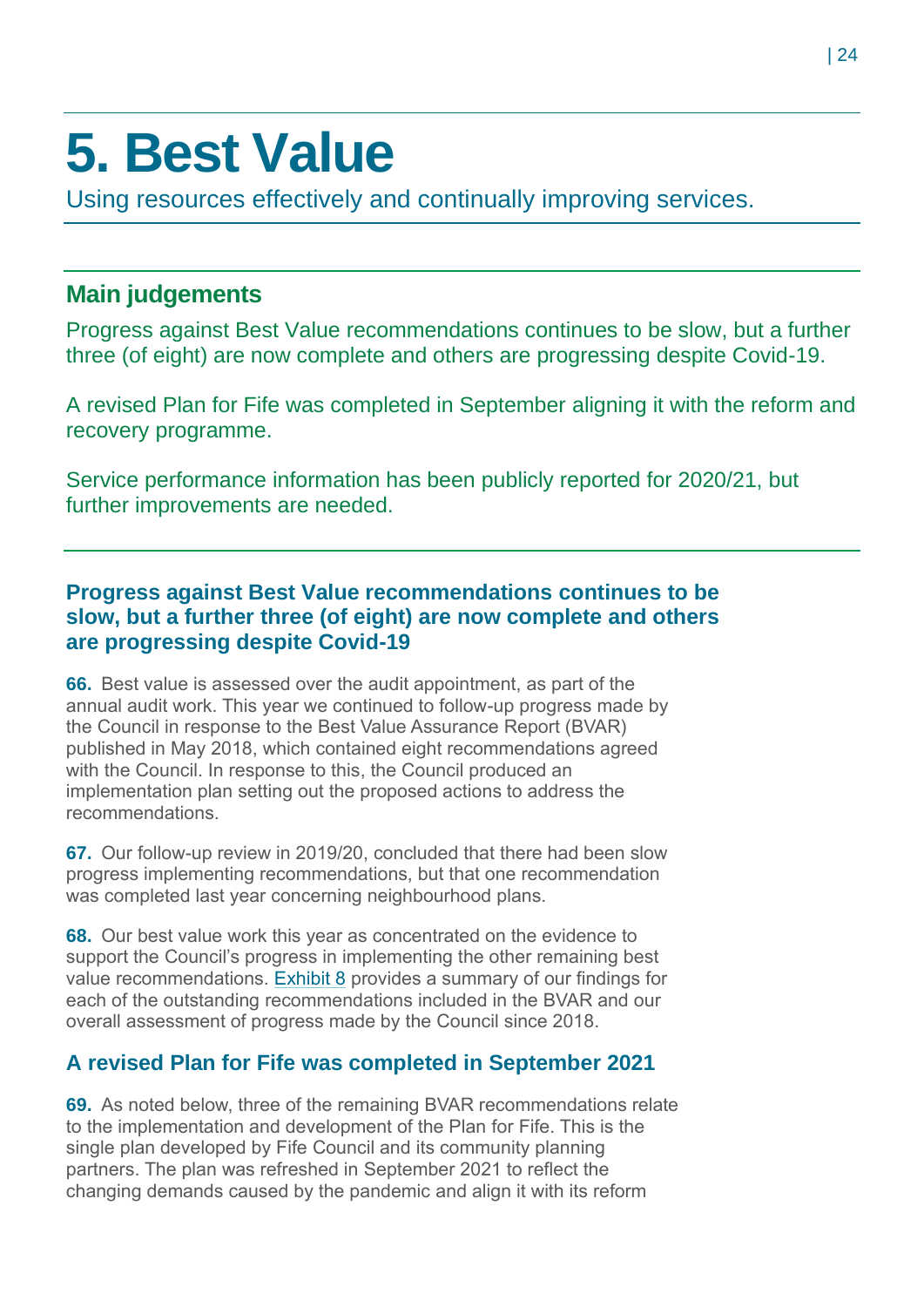and recovery programme. Two of the three actions connected to this plan have not yet been fully implemented.

#### <span id="page-24-0"></span>**Exhibit 8**

Progress in implementing best value recommendations

| <b>BVAR Recommendation</b>                                                                                                                                                                                                                                                                                                                                                                                                                                        | <b>Progress in implementing each</b><br>recommendation                                                                                                                                                                                                                                                                                                                                                 |
|-------------------------------------------------------------------------------------------------------------------------------------------------------------------------------------------------------------------------------------------------------------------------------------------------------------------------------------------------------------------------------------------------------------------------------------------------------------------|--------------------------------------------------------------------------------------------------------------------------------------------------------------------------------------------------------------------------------------------------------------------------------------------------------------------------------------------------------------------------------------------------------|
| 2. The framework for managing<br>performance against the Plan for Fife<br>should be finalised as early as possible<br>3. The Council should develop a range<br>of delivery plans to support the<br>identified actions and wider ambitions<br>outlined in the Plan for Fife. These<br>actions should be measurable with<br>clear deadlines<br>4. The Council's new programme board<br>should ensure alignment between the<br>aims of the Plan for Fife and service | The Council and Partnership Board<br>approved a revised Plan for Fife in<br>September 2021. A revised framework for<br>managing performance was also agreed.<br>Work to develop detailed delivery plans<br>for the revised actions is still ongoing.<br>Revised governance arrangements for<br>the plan have been introduced but it is<br>too soon to assess their impact.<br><b>Amber/in progress</b> |
| change plans. It should develop a focus<br>on outcomes rather than being led by<br>budget-changes                                                                                                                                                                                                                                                                                                                                                                 |                                                                                                                                                                                                                                                                                                                                                                                                        |
| 5. The Council should work with Fife<br><b>Health and Social Care Partnership and</b><br>NHS Fife to accelerate the redesign of<br>adult health and social care services<br>and mitigate medium-term financial<br>pressures                                                                                                                                                                                                                                       | The Council has worked in partnership to<br>deliver a medium-term financial strategy<br>(MTFS) for 2020/23. Around 75% of the<br>recurrent savings achieved by year three<br>of the strategy are expected to come from<br>service redesign and transformation.                                                                                                                                         |
|                                                                                                                                                                                                                                                                                                                                                                                                                                                                   | The delivery of transformation and<br>change has been impacted due to Covid-<br>19. However, the Chief Finance Officer of<br>the IJB took on responsibility for<br>transformation projects in July 2021 and<br>a project management office is being set<br>up.                                                                                                                                         |
|                                                                                                                                                                                                                                                                                                                                                                                                                                                                   | Work on refreshing transformation<br>projects, and the framework in which they<br>operate, is now underway. These are<br>looking at the balance of care and<br>support provided 'at home' and 'in homes'<br>through the home-first and bed- based<br>initiatives. These aim to reduce the<br>dependency on more expensive<br>residential and nursing homes and better                                  |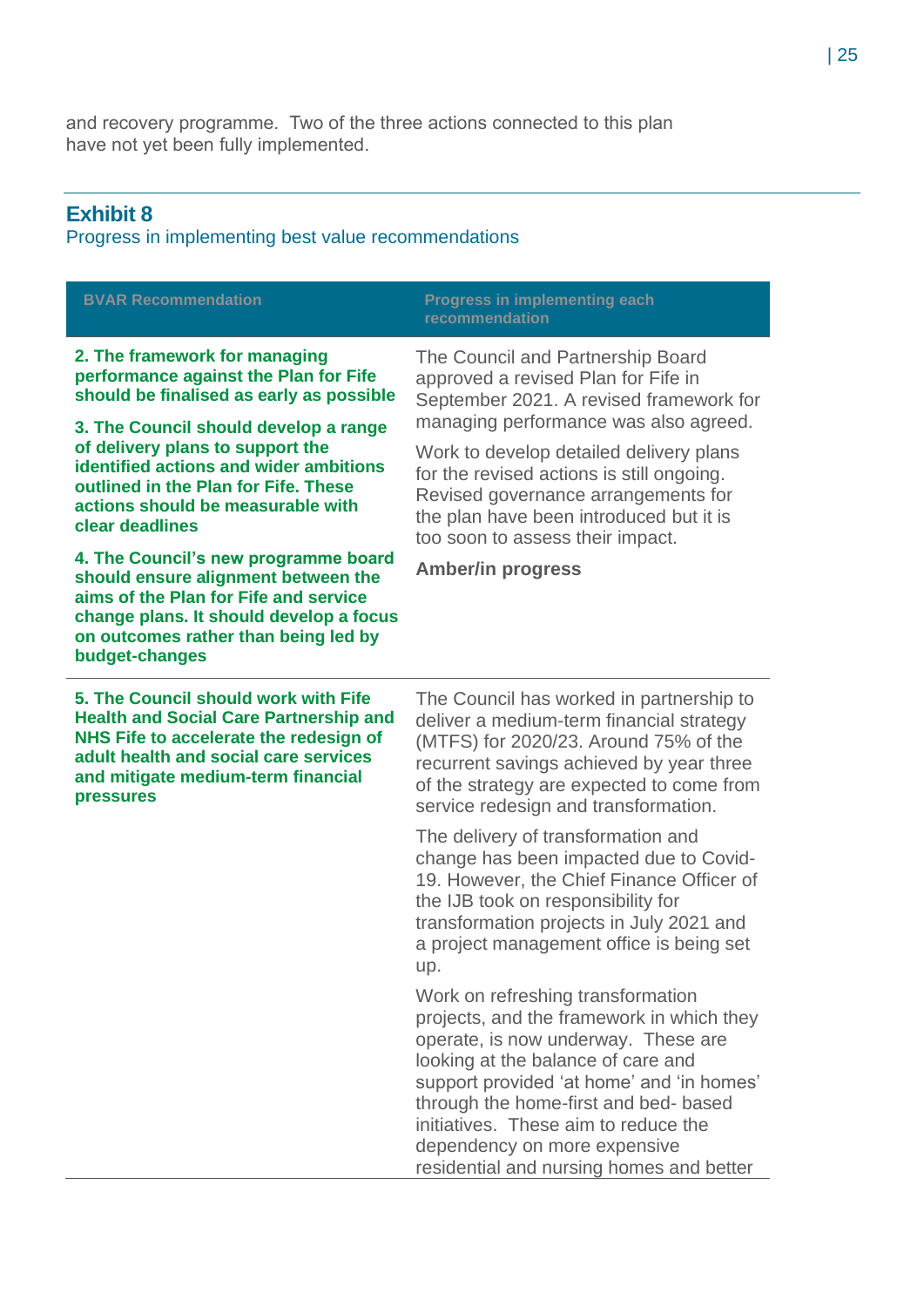|                                                                                                                                                                                                                                                                                                   | support people at home in order to cope<br>with the needs of an ageing population.<br><b>Amber/in progress</b>                                                                                                                                                                                                                                                                                                                                                                                                                                                                                                                       |
|---------------------------------------------------------------------------------------------------------------------------------------------------------------------------------------------------------------------------------------------------------------------------------------------------|--------------------------------------------------------------------------------------------------------------------------------------------------------------------------------------------------------------------------------------------------------------------------------------------------------------------------------------------------------------------------------------------------------------------------------------------------------------------------------------------------------------------------------------------------------------------------------------------------------------------------------------|
| 6. As a partner in the Fife Health and<br><b>Social Care Partnership, the Council</b><br>should seek early agreement over roles<br>and responsibilities, so that the<br>management and governance<br>arrangements of the FHSCP support<br>the significant service redesign<br>challenges it faces | The revised integration scheme has now<br>been approved by ministers for<br>application in 2021/22.                                                                                                                                                                                                                                                                                                                                                                                                                                                                                                                                  |
|                                                                                                                                                                                                                                                                                                   | The revised integration scheme clarifies<br>the IJB's responsibilities for strategic<br>direction and operational oversight with<br>operational delivery being the<br>responsibility of the IJB chief officer who<br>is accountable to the constituent bodies<br>in that role.                                                                                                                                                                                                                                                                                                                                                       |
|                                                                                                                                                                                                                                                                                                   | <b>Complete</b>                                                                                                                                                                                                                                                                                                                                                                                                                                                                                                                                                                                                                      |
| <b>7. The Council should extend its</b><br>improvement methodology on raising<br>educational attainment in deciles 1-3 to<br>a broader range of young people                                                                                                                                      | A key priority for the Council, as set out in<br>the 2021-23 Education and Children'<br>Services Directorate plan, is to ensure a<br>sustained closing of the attainment gap<br>for all disadvantaged and vulnerable<br>children. The Attainment Reform<br>programme provides an overarching<br>framework for this work, as part of the<br>Council's recovery and reform agenda.<br>This work is further developing the<br>Directorate's use of improvement<br>methodologies and improving the use of<br>tracking and monitoring data, to ensure<br>that these are fully embedded across all<br>schools.<br><b>Amber/in progress</b> |
| 8. The Council should continue its new<br>approach to managing sickness<br>absence rates                                                                                                                                                                                                          | A Health, Safety and Wellbeing Strategy<br>has been finalised and refers to the<br>organisation moving to a supportive<br>culture focussed on wellbeing. The<br>strategy provides good direction for the<br>organisation going forward.<br><b>Complete</b>                                                                                                                                                                                                                                                                                                                                                                           |

l,

**70.** Fife Council is continuing to implement the recommendations set out in our 2018 BVAR. We are pleased to note that although progress remains slow, that despite Covid-19, a further two actions have been finalised in 2020/21 and all other recommendations are progressing.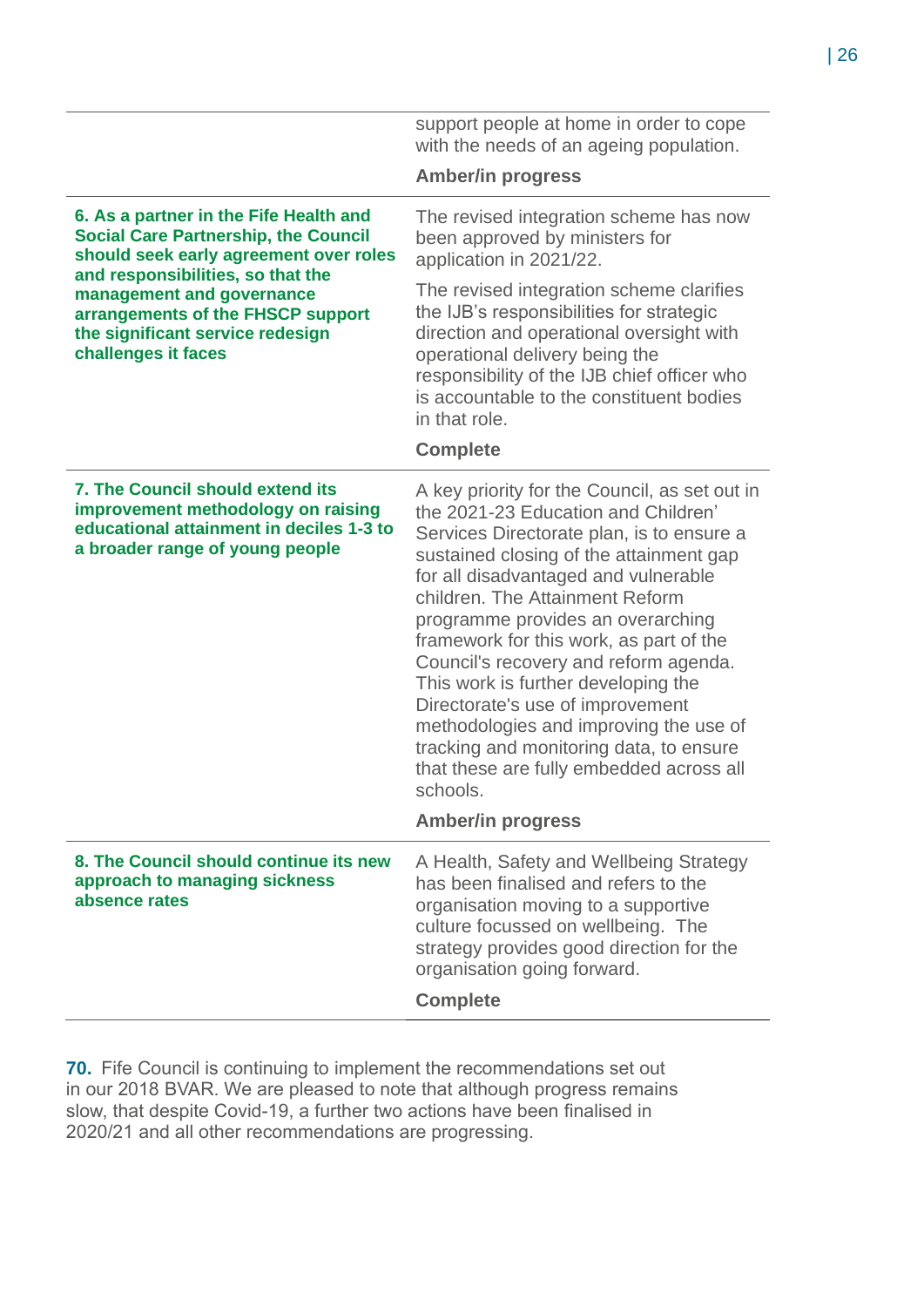#### **Service performance information has been publicly reported for 2020/21, but further improvements are needed.**

**71.** The Accounts Commission issued a revised Statutory Performance Information (SPI) Direction in December 2018 which requires a Council to report:

- its performance in improving local public services provided by the Council (on its own and with its partners and communities), and progress against agreed desired outcomes
- its own assessment and independent audit assessments of how it is performing against its duty of Best Value, how it plans to improve these assessments and how it (with its partners where appropriate) has engaged with and responded to its diverse communities.

**72.** We have previously reported issues with the development of performance reporting in the Council and we found that only limited improvements have been made in performance reporting in 2020/21. Service performance information was reported to committees in autumn 2021, with links to the reports available on the council's website. This was the first batch of performance reports since the implementation of the new Oracle Cloud system and reports are still being developed, for example on sickness absence. There is still scope to review and improve the presentation of performance information on the Council's website, before the Council can comply fully with the Accounts Commission Direction. This would include:

- facility to review data on the website and interrogate it rather than just read separate reports on each service.
- some form of overall assessment on Council performance to provide an accessible overview to residents.
- detailed assessment of service performance against the Plan for Fife.

**73.** The Council continues to submit data for the Local Government Benchmarking Framework (LGBF) but information on 2020/21 and in some cases 2019/20 (educational attainment) will not be publicly available until January /February 2022.

#### **National performance audit reports**

**74.** Audit Scotland carries out a national performance audit programme on behalf of the Accounts Commission and the Auditor General for Scotland. During 2020/21, Audit Scotland published a number of reports which may be of interest to the body. These are outlined in [Appendix 4.](#page-36-0)

**75.** Fife Council has a system in place for reviewing national reports and disseminating relevant reports to senior managers, however there is no formal mechanism to ensure they are presented to members through consideration at committees.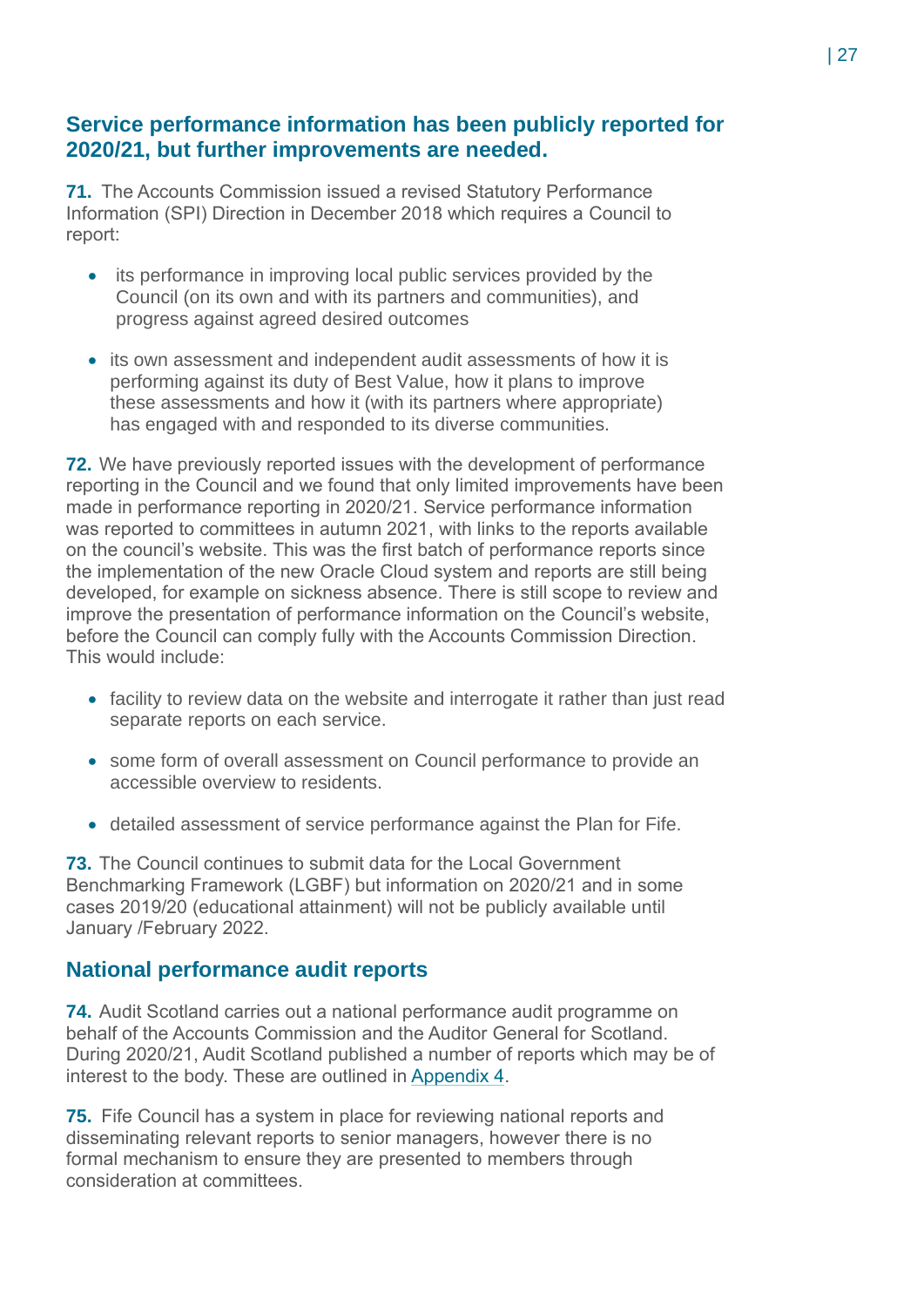### <span id="page-27-0"></span>**Appendix 1** Action plan 2020/21

#### **2020/21 recommendations**

| <b>Recommendation</b> | <b>Agreed management</b><br>action/timing |
|-----------------------|-------------------------------------------|
|                       |                                           |

#### <span id="page-27-1"></span>**1. Budget Monitoring and control**

The new general ledger system and budgeting module introduced in July 2020 did not include the systematic production of routine and systematic pay and non-pay budget monitoring reports for scrutiny by budget holders.

Risk: Unexpected financial outturns develop during the year and reduced scrutiny of detailed reports increases the risk of fraud and error remaining undetected.

The Council should ensure that routine and systematic budget monitoring for budget holders is re-introduced to ensure that figures included in financial reports are accurate and to support effective decision making.

#### [Paragraph 49](#page-18-0)

Routine systematic budget monitoring at budget holder level has been re-introduced.

Head of Finance

**Complete** 

#### **2.Covid-19 cost pressures and balances**

Officers have detailed plans identifying Covid-19 pressures and allocation of balances but have not yet shared the plans with Members of the Council.

Risk: – Members are not fully informed.

Council officers should share detailed plans identifying Covid-19 cost pressures and allocation of balances with Members of the Council. [Paragraph 58](#page-19-1)

The financial consequences of COVID-19 have fluctuated significantly over the course of the pandemic. Detailed information and assumptions have been used to estimate the future temporary costs of COVID-19 as being in the region of £25m over the next three years.

These estimates will be revisited again as part of the budget process in the new year and will be updated in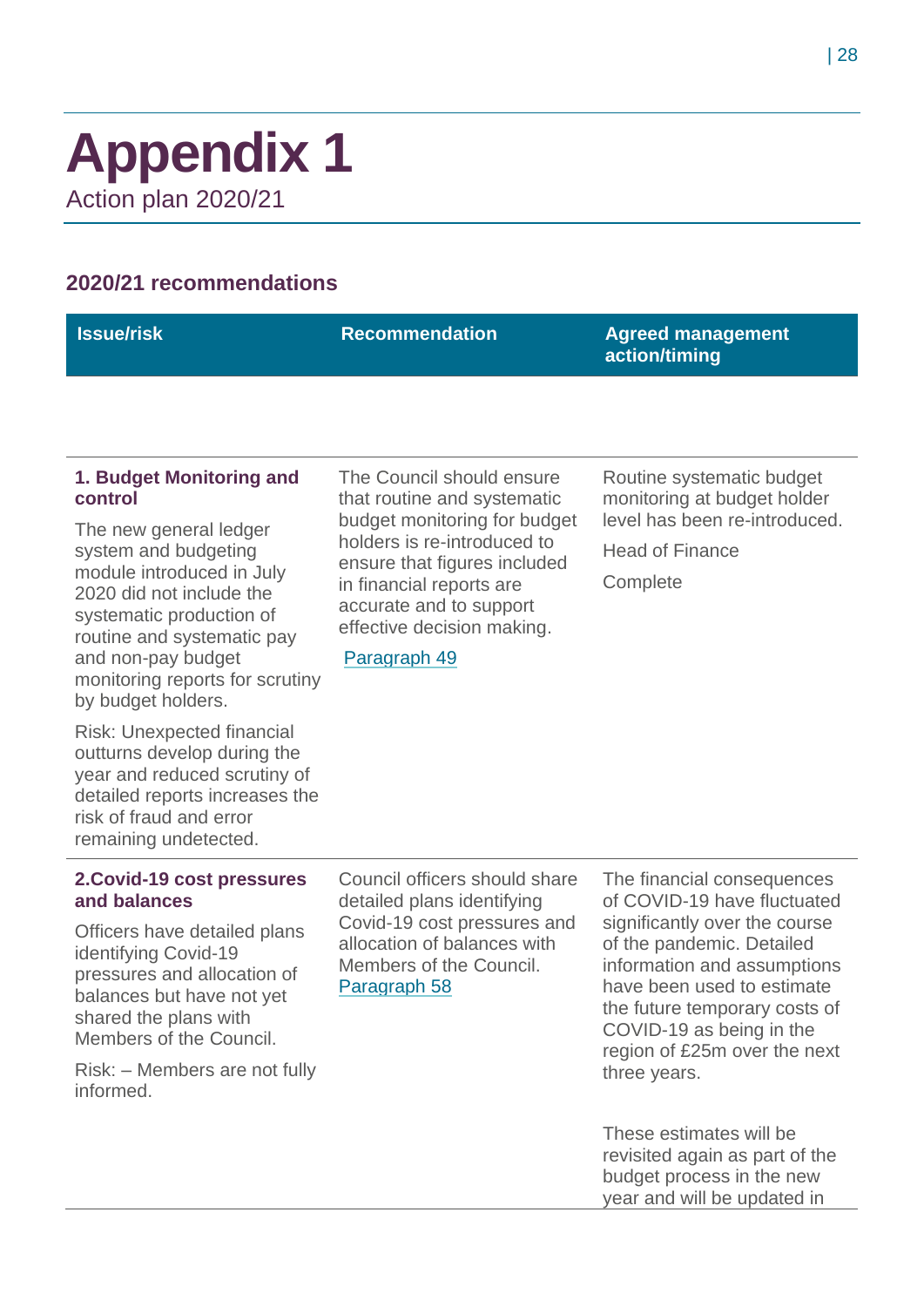| ssue/risk | <b>Recommendation</b> | <b>Agreed management</b><br>action/timing                                                                                                                                             |
|-----------|-----------------------|---------------------------------------------------------------------------------------------------------------------------------------------------------------------------------------|
|           |                       | light of the circumstances<br>associated with the pandemic<br>at that stage. At present the<br>anticipated costs can be<br>contained within the ear-<br>marked reserves set aside for |

#### **3. Register of interests b/f from 2019/20**

Local Councillors are required to follow a code of conduct and declare any interests, gifts or hospitality which may influence any decisions they may make as a Councillor. This register is updated as information from Councillors is received and reviewed annually every August. We noted that 13 Councillors have not updated the register of interests since 2019.

Risk: There is a risk that interests are not always declared and influences on decision making processes are not always transparent.

Councillors should be reminded of the requirement to keep the register of interests up to date to ensure compliance with the code of conduct.

[Paragraph 61](#page-22-0)

Although completion and updating of their Register of Interests is the responsibility of individual members, officers do send out two reminders each year. Theses reminders ask members to respond, even when there is no change in their interests. Where no response is received, the matter is escalated to the political group leader.

this purpose.

Head of Finance

The standards and Audit Committee also receive an annual report on the outcomes of the Standards Commission for Scotland hearing process, which includes cases relating to register of interest code breaches. Training on the code is also provided to members on an ad hoc basis

Officers will continue to remind Members as well as contact those individually reminding them that failure to respond may lead to a breach of the Councillors' Code of **Conduct** 

Head of Legal and Democratic Services

31 March 2022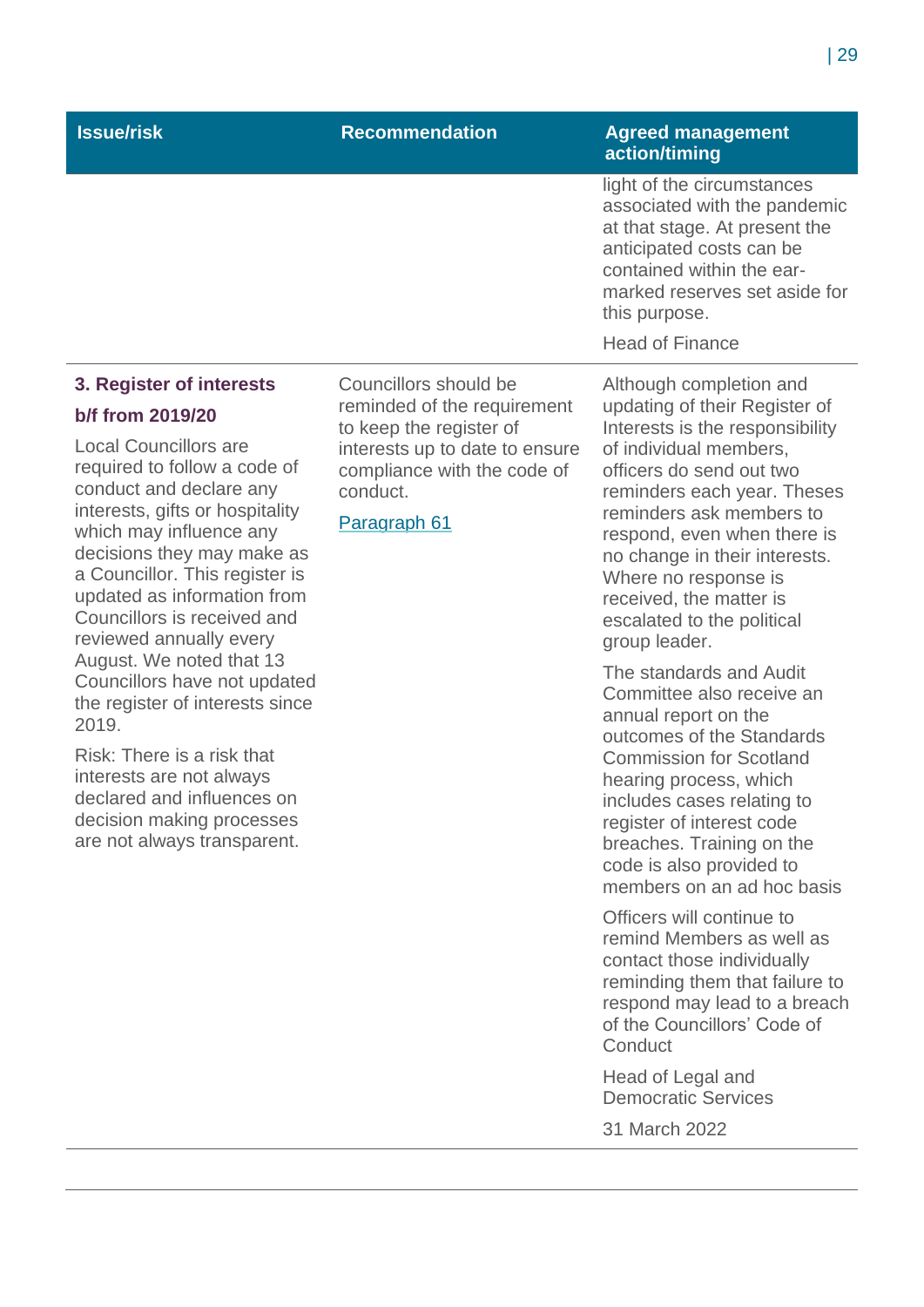### **Follow-up of prior year recommendations**

| <b>Issue/risk</b>                                           | <b>Recommendation</b>                                                                                                                                                                                                                                                                                                                            | <b>Agreed management</b><br>action/timing                                                                                                                                                                                                                                                                                                |
|-------------------------------------------------------------|--------------------------------------------------------------------------------------------------------------------------------------------------------------------------------------------------------------------------------------------------------------------------------------------------------------------------------------------------|------------------------------------------------------------------------------------------------------------------------------------------------------------------------------------------------------------------------------------------------------------------------------------------------------------------------------------------|
| b/f 1. Housing benefit<br>overpayment bad debt<br>provision | The Council should review its<br>processes for recording<br>housing benefit overpayment<br>debt in the annual accounts<br>and establish whether the<br>current debtor balances and<br>associated bad debt provision<br>are complete and correctly<br>valued.                                                                                     | <b>Complete</b><br>The Council has performed a<br>review of Statutory Penalties<br>and Housing Benefit<br>Overpayments and<br>adjustments have been made<br>to the Audited Accounts to<br>reflect an increase in the<br><b>General Fund Useable</b><br>reserves at 1 April 2019 of<br>£12 million and at 1 April<br>2020 of £13 million. |
| b/f 2. General Fund balance                                 | The Council needs to ensure<br>it has sufficient contingency<br>to deal with unexpected<br>financial pressures and is not<br>going to deplete its General<br>Fund reserves over the<br>medium term.                                                                                                                                              | Ongoing<br>The Council has reported its<br>commitment to maintaining a<br>sustainable level of core<br>funding going forward and<br>£58 million of unused Covid-<br>19 funding has been included<br>in the accounts as an<br>earmarked balance to<br>support ongoing costs of the<br>pandemic and recovery<br>funding.                   |
| b/f 3. Register of interests                                | Councillors should be<br>reminded of the requirement<br>to keep the register of<br>interests up to date to ensure<br>compliance with the code of<br>conduct.                                                                                                                                                                                     | Outstanding.<br>Refer to 2020/21 action plan<br>point 2.                                                                                                                                                                                                                                                                                 |
| b/f 4. Service Performance<br><b>Reporting</b>              | The Council should more<br>clearly align service<br>performance reporting to the<br>Plan for Fife in order to<br>effectively demonstrate the<br>Council's progress in<br>achieving its strategic<br>outcomes. The performance<br>section of the Council's<br>website should contain clear<br>and current links to individual<br>service reports. | In progress<br>We found that limited<br>improvements have been<br>made in performance<br>reporting in 2020/21.<br>Service's performance<br>management information was<br>publicly reported in<br>November 2021. There is still<br>scope to review and improve<br>the presentation and<br>timeliness of performance                       |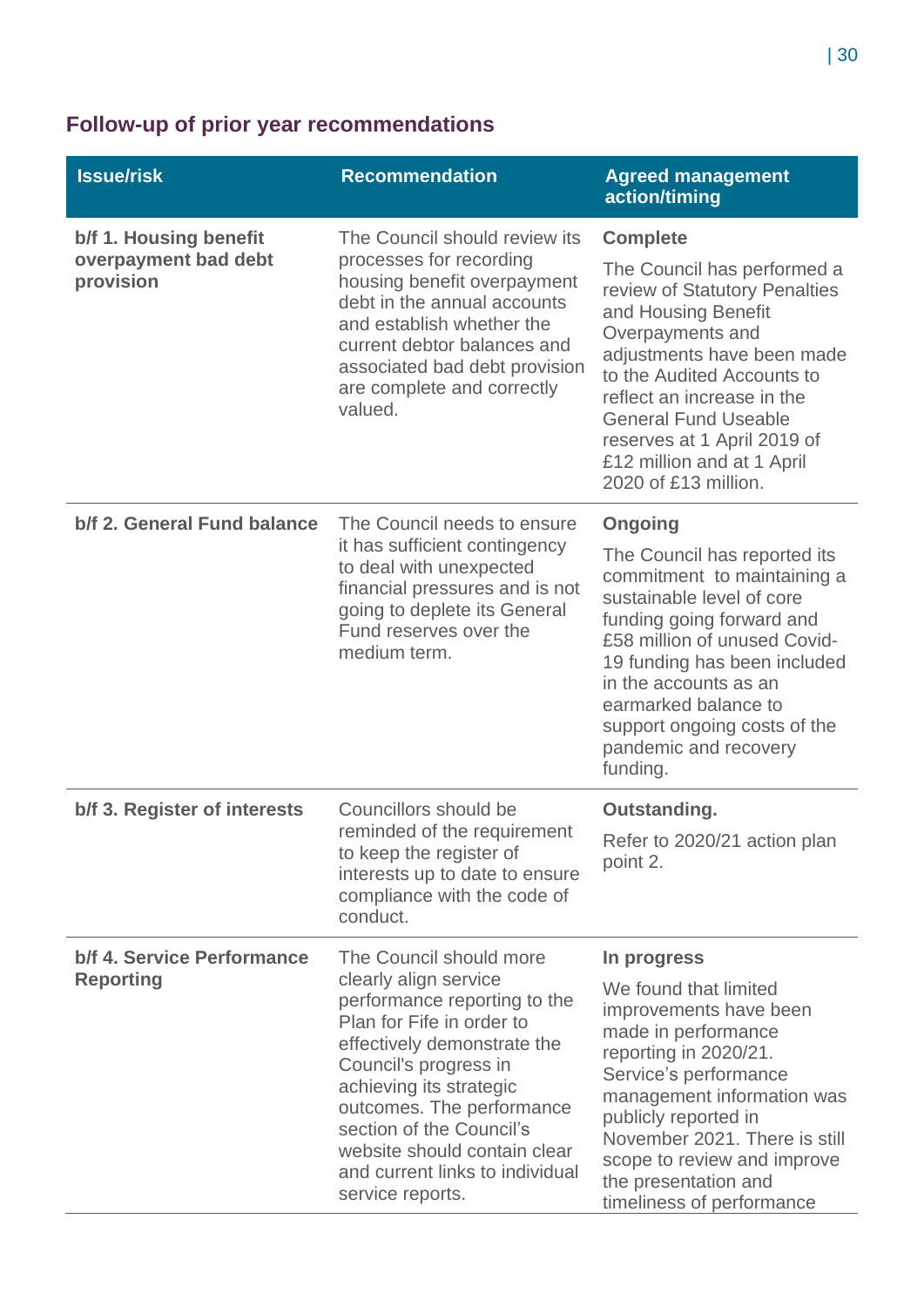| <b>Issue/risk</b> | <b>Recommendation</b> | <b>Agreed management</b><br>action/timing                                                                                                                                                                                                                                                                                                             |
|-------------------|-----------------------|-------------------------------------------------------------------------------------------------------------------------------------------------------------------------------------------------------------------------------------------------------------------------------------------------------------------------------------------------------|
|                   |                       | information on the Council's<br>website.                                                                                                                                                                                                                                                                                                              |
|                   |                       | Work is in progress to move<br>to a more interactive online<br>reporting tool which will<br>deliver the facility to review<br>data on the website and<br>interrogate it rather than just<br>read separate reports on<br>each service. This will be<br>rolled out to the whole<br>Council performance<br>reporting for the 2021/22<br>reporting cycle. |
|                   |                       | Linkage to P4F - Now that<br>there is an agreed and<br>approved plan for the P4F it<br>allows more opportunity to<br>ensure linkages between P4F<br>and performance are made.<br>We will also strengthen the<br>need to align to the P4F in<br>the revised guidance to<br>services                                                                    |
|                   |                       | Programme Manager End<br>December 2022                                                                                                                                                                                                                                                                                                                |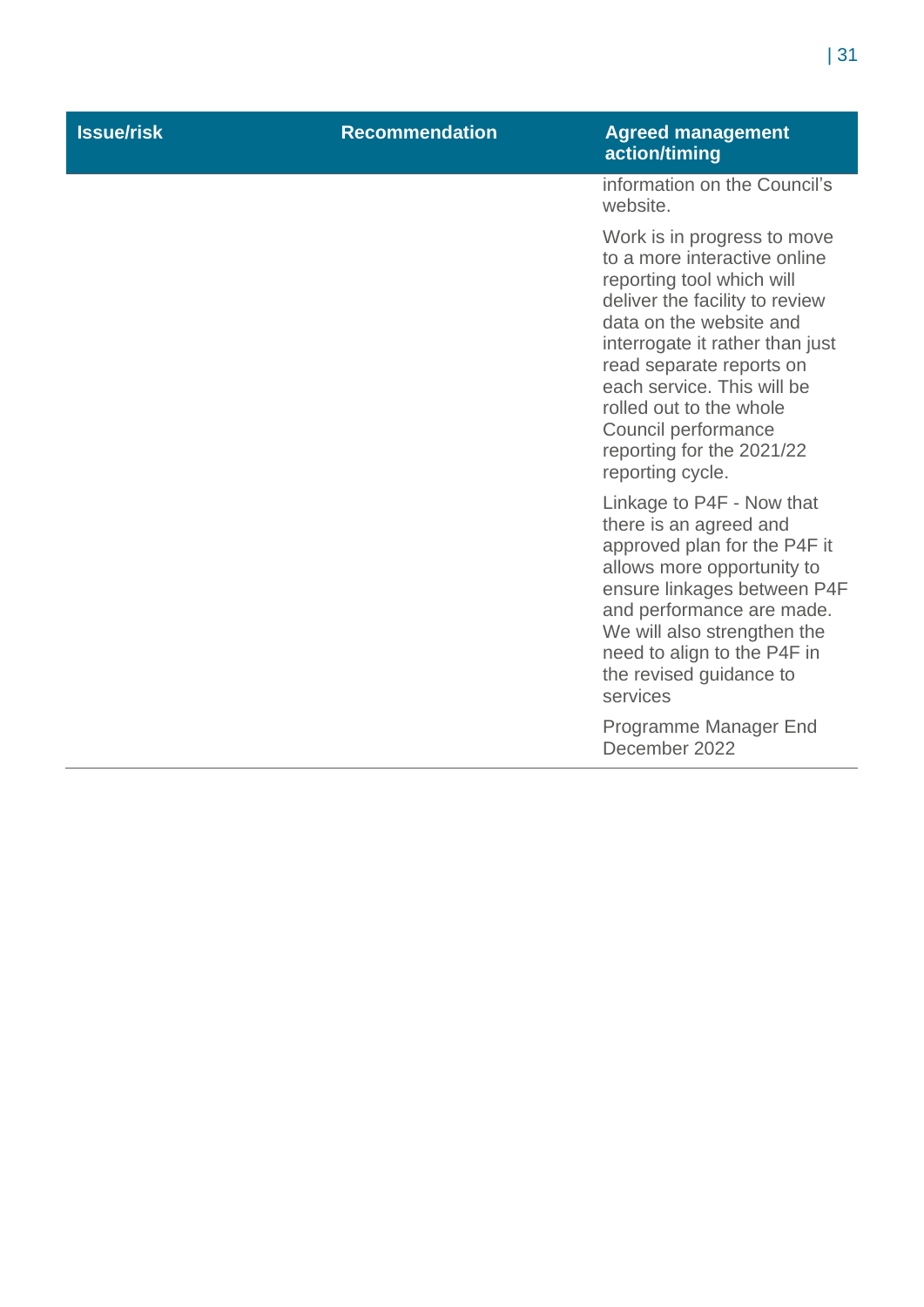### <span id="page-31-0"></span>**Appendix 2**  Significant audit risks identified during planning

The table below sets out the audit risks we identified during our planning of the audit and how we addressed each risk in arriving at our conclusion. The risks are categorised between those where there is a risk of material misstatement in the annual accounts and those relating our wider responsibility under the [Code](http://www.audit-scotland.gov.uk/report/code-of-audit-practice-2016)  [of Audit Practice 2016.](http://www.audit-scotland.gov.uk/report/code-of-audit-practice-2016)

| <b>Audit risk</b>                                                                                                                                                                                                                                                                                                          | <b>Assurance procedure</b>                                                                                               | <b>Results and conclusions</b>                                                                                                                                                                                  |
|----------------------------------------------------------------------------------------------------------------------------------------------------------------------------------------------------------------------------------------------------------------------------------------------------------------------------|--------------------------------------------------------------------------------------------------------------------------|-----------------------------------------------------------------------------------------------------------------------------------------------------------------------------------------------------------------|
| 1. Risk of material<br>misstatement caused by<br>management override of                                                                                                                                                                                                                                                    | Reviewed the<br>appropriateness of journal<br>entries and other adjustments                                              | <b>Results: Our work on</b><br>journals and prepayments did<br>not identify any issues.                                                                                                                         |
| controls                                                                                                                                                                                                                                                                                                                   | recorded in the general<br>ledger and financial<br>statements.                                                           | One issue has been raised in<br>relation to accruals. See<br>Exhibit 2. Where a change in                                                                                                                       |
| <b>Auditing Standards require</b><br>that audits are planned to<br>consider the risk of material<br>misstatement caused by<br>fraud, which is presumed to<br>be a significant risk in any<br>audit. This includes the risk of<br>management override of<br>controls that results in<br>fraudulent financial<br>statements. | Reviewed accounting<br>estimates for biases.                                                                             | the application of the accruals<br>de-minimis of £50,000 in<br>Social Work resulted in a<br>reasonable though optimistic<br>estimate of total accruals.<br>The impact was below our<br>performance materiality. |
|                                                                                                                                                                                                                                                                                                                            | <b>Evaluated significant</b><br>transactions that are outside<br>the normal course of<br>business.                       |                                                                                                                                                                                                                 |
|                                                                                                                                                                                                                                                                                                                            | Focused testing of accruals<br>and prepayments                                                                           | There were no significant<br>transactions outside the<br>normal course of business.                                                                                                                             |
|                                                                                                                                                                                                                                                                                                                            |                                                                                                                          | <b>Conclusion: No issues were</b><br>identified that indicate<br>management override of<br>controls.                                                                                                            |
| 2. Risk of material<br>misstatement in estimation<br>and judgements                                                                                                                                                                                                                                                        | Assessed the scope,<br>independence and<br>competence of the<br>professionals engaged in<br>providing estimates for non- | <b>Results: Our assessment of</b><br>the management experts and<br>the estimates provided for<br>pension valuations did not<br>identify any significant issues.                                                 |
| There is a significant degree<br>of subjectivity in the<br>measurement and valuation<br>of the material account areas<br>of non-current assets, and<br>pensions. This subjectivity<br>represents an increased risk                                                                                                         | current assets and pensions.                                                                                             | The basis of estimates in                                                                                                                                                                                       |
|                                                                                                                                                                                                                                                                                                                            | Reviewed appropriateness of<br>actuarial assumptions and<br>results including comparison<br>with other Councils.         | housing and other land and<br>buildings was appropriate,<br>this included management<br>review of any increase in                                                                                               |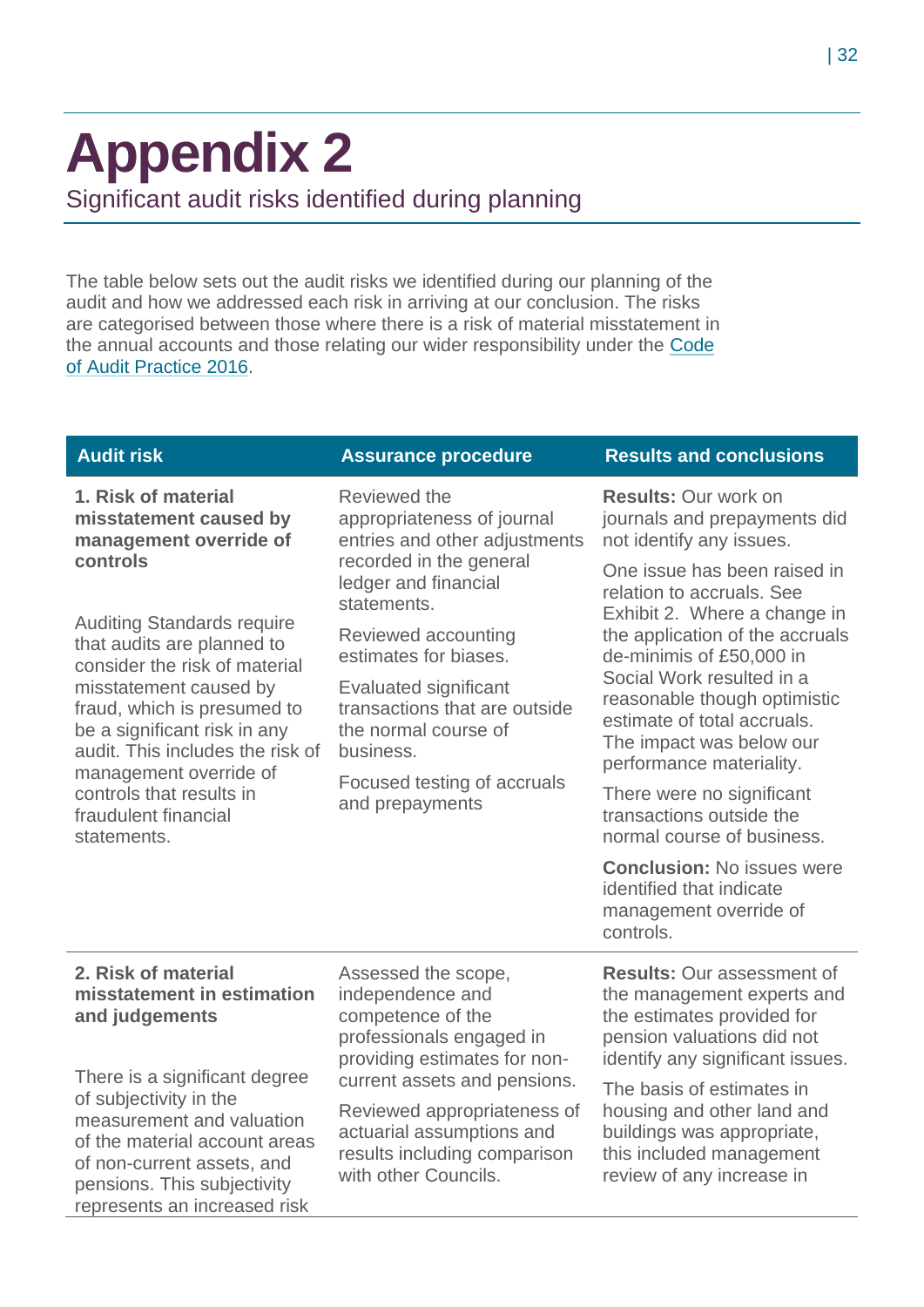| <b>Audit risk</b>                                                                                                                                                                                                                                                                                                                                                                                                                               | <b>Assurance procedure</b>                                                                                                                                                                                                                                                                                                    | <b>Results and conclusions</b>                                                                                                                                                                                                                                                                                                                                                                                                                                                                                                                                                                                                                                                              |
|-------------------------------------------------------------------------------------------------------------------------------------------------------------------------------------------------------------------------------------------------------------------------------------------------------------------------------------------------------------------------------------------------------------------------------------------------|-------------------------------------------------------------------------------------------------------------------------------------------------------------------------------------------------------------------------------------------------------------------------------------------------------------------------------|---------------------------------------------------------------------------------------------------------------------------------------------------------------------------------------------------------------------------------------------------------------------------------------------------------------------------------------------------------------------------------------------------------------------------------------------------------------------------------------------------------------------------------------------------------------------------------------------------------------------------------------------------------------------------------------------|
| of misstatement in the<br>financial statements.                                                                                                                                                                                                                                                                                                                                                                                                 | Performed a walkthrough of<br>the process of valuation to                                                                                                                                                                                                                                                                     | years between valuation<br>exercises.                                                                                                                                                                                                                                                                                                                                                                                                                                                                                                                                                                                                                                                       |
| As a result of the Covid-19<br>pandemic, valuers issued<br>material uncertainty<br>declarations as part of their<br>valuations of non-current<br>assets and some pension<br>fund investments in 2019-20.<br>If this remains in place for<br>2020-21, disclosures in the<br>accounts will be required.                                                                                                                                           | understand the basis for<br>significant judgements.<br><b>Established officers'</b><br>arrangements for ensuring<br>the completeness and<br>accuracy of professional<br>estimations for non-current<br>assets and pensions.<br>Considered the impact of any<br>material uncertainty in<br>valuations on our audit<br>opinion. | We found one material error<br>in the valuation of other land<br>and buildings which was<br>caused by an error in the<br>depreciation charged for a<br>small number of schools in<br>2019/20.<br>Management have adjusted<br>the accounts to correct the<br>error.<br><b>Conclusion: The valuations</b><br>of other land and buildings<br>were correctly stated in the<br>audited financial statements.                                                                                                                                                                                                                                                                                     |
| 3. New financial and payroll<br>systems<br>During 2020/21, Fife Council<br>introduced new general<br>ledger, accounts payable and<br>payroll systems. The systems<br>went live in July 2020 and<br>November 2020.<br>The new systems will be<br>used to produce the 2020/21<br>financial statements, and, as<br>with any major change in<br>financial systems, there is an<br>increased risk of<br>misstatement in the figures<br>and balances. | Establish, review and test the<br>controls in place within the<br>general ledger, accounts<br>payable and payroll systems.<br>Confirmed the completeness<br>and accuracy of the balances<br>transferred from the old<br>systems to the new.                                                                                   | <b>Results:</b> We confirmed the<br>accuracy of balances<br>transferred from the old<br>system to the new ledger.<br>Our substantive testing in<br>payroll identified an<br>underpayment of one leaver<br>and of a new starter; two<br>miscalculations of<br>outstanding annual leave and<br>overpayment of an individual<br>on maternity leave.<br><b>Conclusion: There were</b><br>control issues as a result of<br>the new systems at a time<br>when staff were working from<br>home due to Covid-19<br>restrictions. There were also<br>more errors identified in our<br>audit testing, but we were<br>able to conclude that these<br>were not material to the<br>financial statements. |
| 4. COVID-19<br>Covid-19 has had a<br>significant impact on the<br>Council in the 2020/21 audit<br>year:                                                                                                                                                                                                                                                                                                                                         | Reviewed the 2020-21<br>outturn position and assess<br>the impact of Covid-19<br>related expenditure and<br>funding on the Council's<br>reserves position.                                                                                                                                                                    | <b>Results: Overall, financial</b><br>management was challenging<br>during 2020/21 as forecasts<br>of Covid-19 pressures and<br>associated funding<br>continually changed.                                                                                                                                                                                                                                                                                                                                                                                                                                                                                                                  |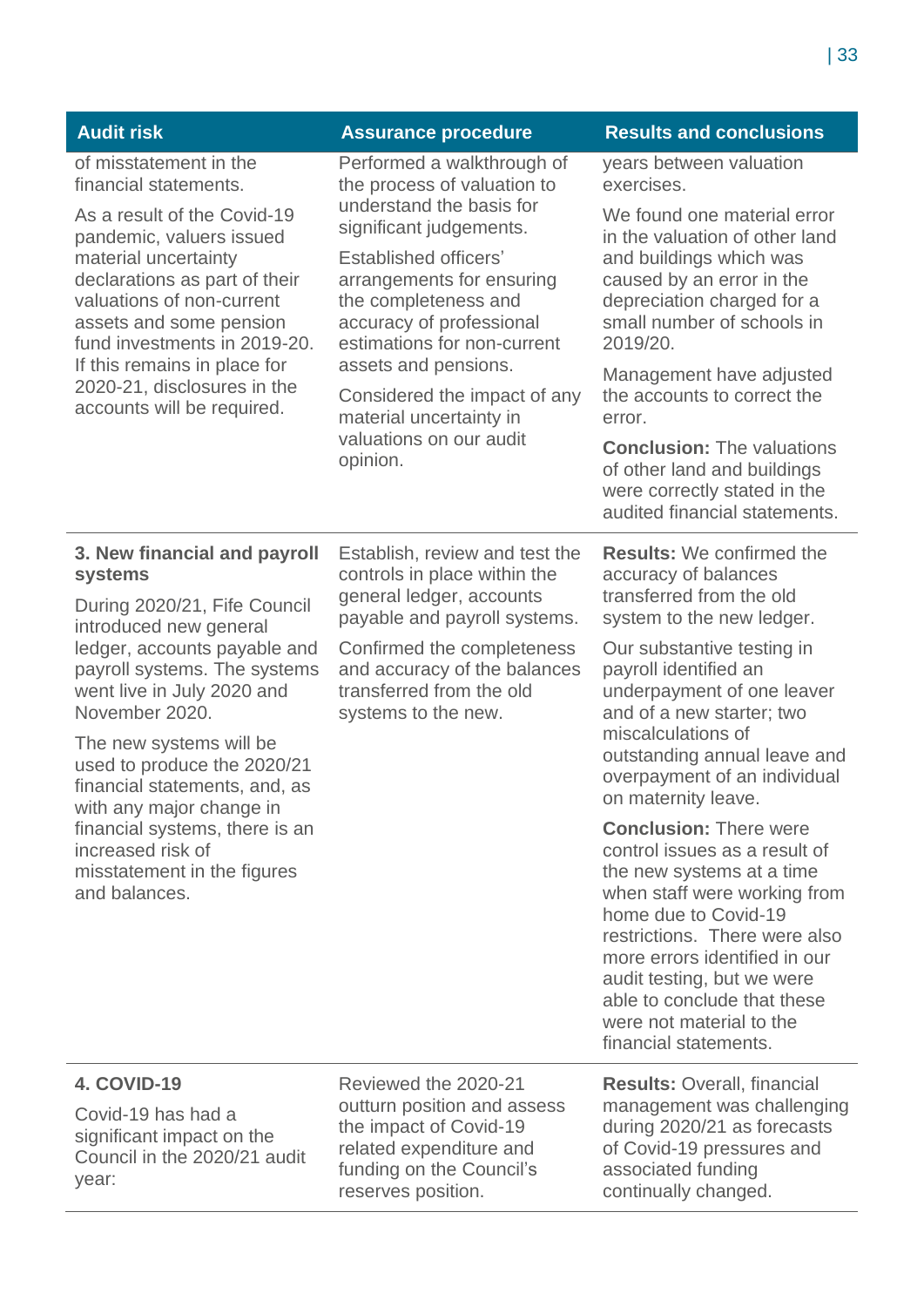•Financial Management – increases in expenditure caused by the pandemic have been largely met through additional Scottish Government grants and increased flexibilities for certain areas of funding and accounting practices. In February, the Council was forecasting a deficit of £3.6 million at 31 March 2021.

•Financial reporting - The Council is required to make judgements on the correct accounting treatment in relation to additional funding arrangements – including whether the Council is acting as agent or principal.

•Administration of business support grants - Fife Council has been asked to administer more than £90 million of Covid-19 business support grant payments on behalf of the Scottish Government in 2020-21. Nearly £30 million of this has been paid by Business Gateway Fife on behalf of the Council. There is a risk that the internal controls and governance arrangements were not suitably robust to mitigate fraud.

Reviewed treatment and disclosure of COVID-19 funding in the 2020/21 accounts and confirm that this is in line with Scottish Government and CIPFA/LASAAC guidance on accounting.

Held discussions with management during the year to consider the use of financial flexibilities.

For the most significant support grants (by value), established the conditions attached and the associated controls implemented over these.

Confirmed existence and operation of these controls by completing a walkthrough.

Reviewed potential NFI data matches.

#### **Audit risk Assurance procedure Results and conclusions**

Detailed budget monitoring was not as systematic in 2020/21 as in previous years.

The Council received £87 million additional Covid-19 funding and administered £104 million of grants to businesses and individuals, with appropriate controls in place.

**Conclusion:** The Council has put procedures in place to administer and track Covid-19 expenditure and funding.

#### **Risks identified from the auditor's wider responsibility under the Code of Audit Practice**

| Audit risk                                                        | <b>Assurance procedure</b>                        | <b>Results and conclusions</b> |
|-------------------------------------------------------------------|---------------------------------------------------|--------------------------------|
| 4. Financial sustainability                                       | Reviewed the impact of<br>Covid-19 on the 2021/22 | <b>Results:</b>                |
| <b>Scottish Government Covid-</b><br>19 funding is unlikely to be |                                                   | <b>Efficiency savings</b>      |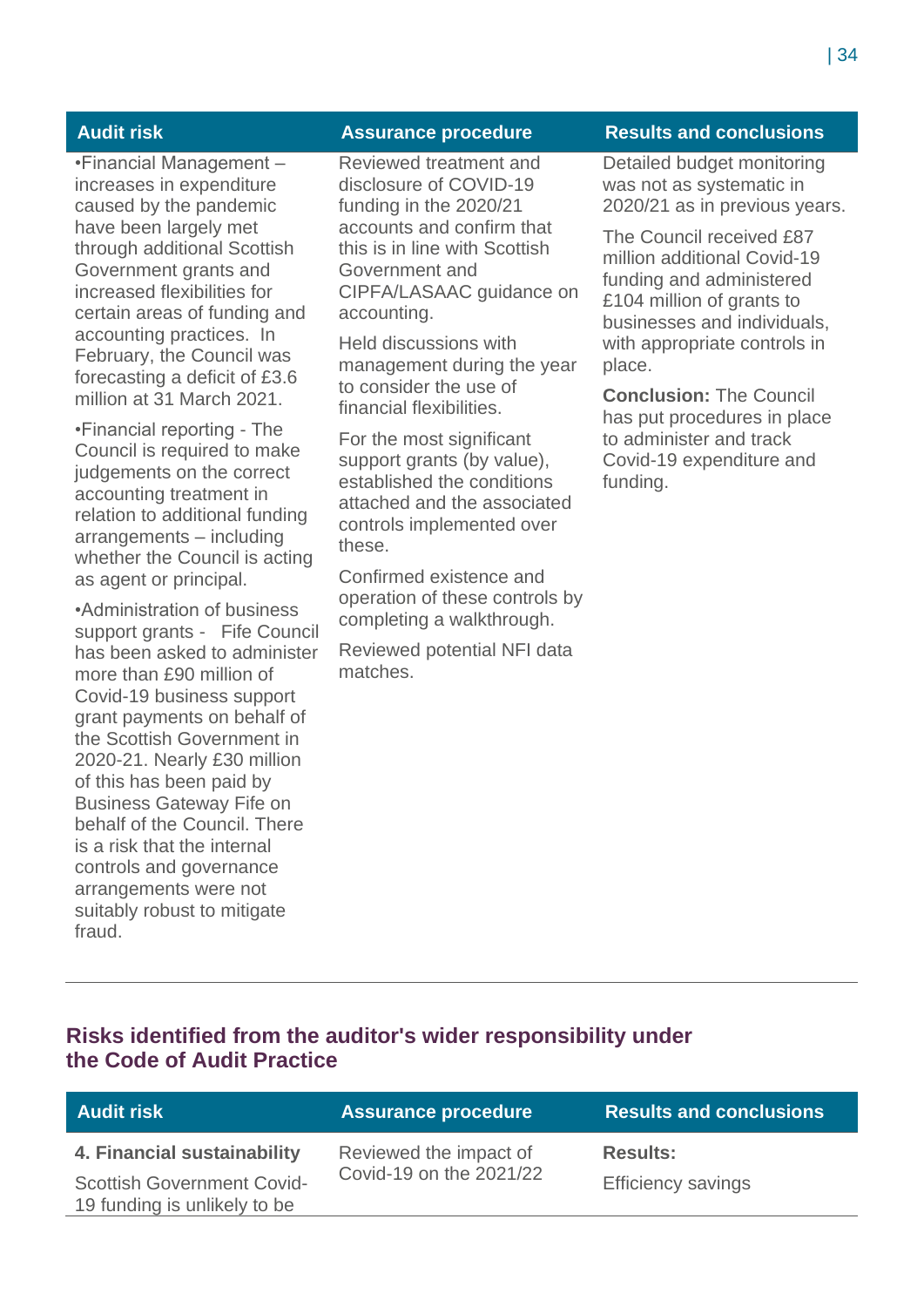recurring. The Council's ability to achieve efficiency savings has been impacted by the pandemic with only 52% forecasted to be achieved in 2020-21 compared to 85% in 2019-20.

Current risk share arrangements as part of health and social care integration are being considered as part of the review of the Integration Scheme due for completion by 31 March 2021. With a relatively low level of general fund reserves, the mediumterm financial outlook presents a risk to the financial sustainability of the Council.

budget and medium-term financial plans.

Assessed the impact of any changes to the risk share arrangements for the Integrated Joint Board.

#### **Audit risk Assurance procedure Results and conclusions**

Overall, the Integrated Joint Board has improved and strengthened its financial management arrangements. The revised Integration Scheme has now been approved by constituent bodies for application in 2021/22, following final approval by the Scottish Government. The IJB made a total surplus of £30million in 2020/21 of which £15 million is the Council's share.

**Conclusion:** The financial outlook has improved though this may be temporary due to the significant level of unspent Covid-19 funding by the Council and the IJB. The Council needs to develop medium term plans for core and Covid-19 budgets.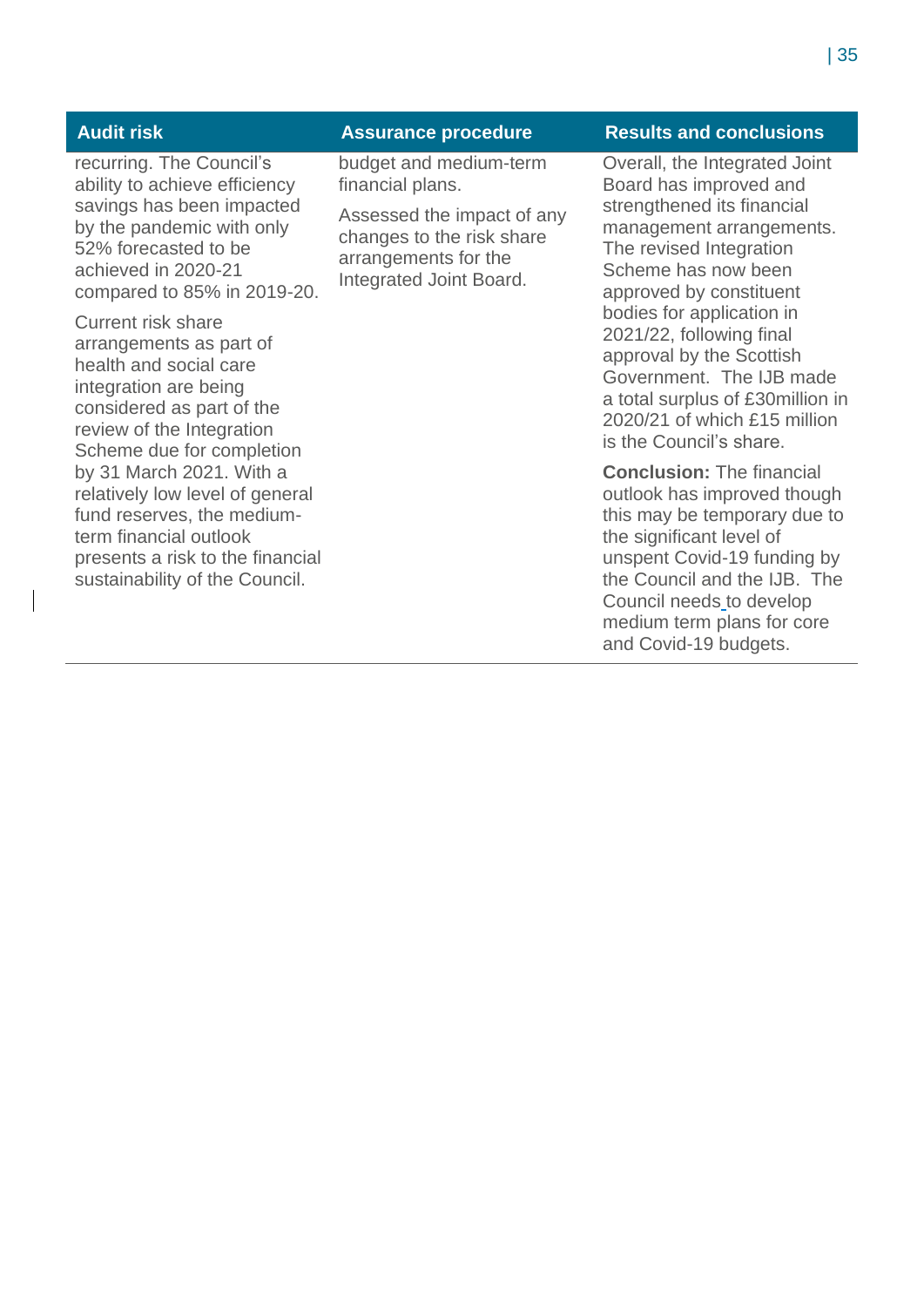# <span id="page-35-0"></span>**Appendix 3**

Summary of uncorrected misstatements

#### We report all uncorrected misstatements in the annual accounts that are individually greater than our reporting threshold of £250k and request they be corrected.

The table below summarises uncorrected misstatements that were identified during our audit testing and have not been corrected by management. Cumulatively these errors are below our performance materiality level as explained in [Exhibit 2.](#page-27-1) We are satisfied that these errors do not have a material impact on the financial statements however we request that they be corrected.

| <b>Account areas</b>   | <b>Comprehensive income</b><br>and expenditure<br><b>statement</b> |                        | <b>Balance sheet</b> |                        |
|------------------------|--------------------------------------------------------------------|------------------------|----------------------|------------------------|
|                        | Dr<br>£000                                                         | $\mathbf{C}$ r<br>£000 | Dr<br>£000           | $\mathbf{C}$ r<br>£000 |
| 1. HSC Expenditure     |                                                                    | (260)                  |                      |                        |
| Prepayments            |                                                                    |                        | 260                  |                        |
| 2. ECS Expenditure     | 300                                                                |                        |                      |                        |
| <b>HSC Expenditure</b> |                                                                    | (300)                  |                      |                        |
| <b>Net impact</b>      |                                                                    | (260)                  | 260                  |                        |

Notes:

1. A prepayment made to Fife College for HSC training to be delivered in 2021/22 affecting IJB services

2. A missed accounting entry to transfer costs from HSC to ECS affecting IJB services (Both of these misstatements would require corresponding reductions in funding income from the IJB, but an increase in the Council's share of the IJB reserve)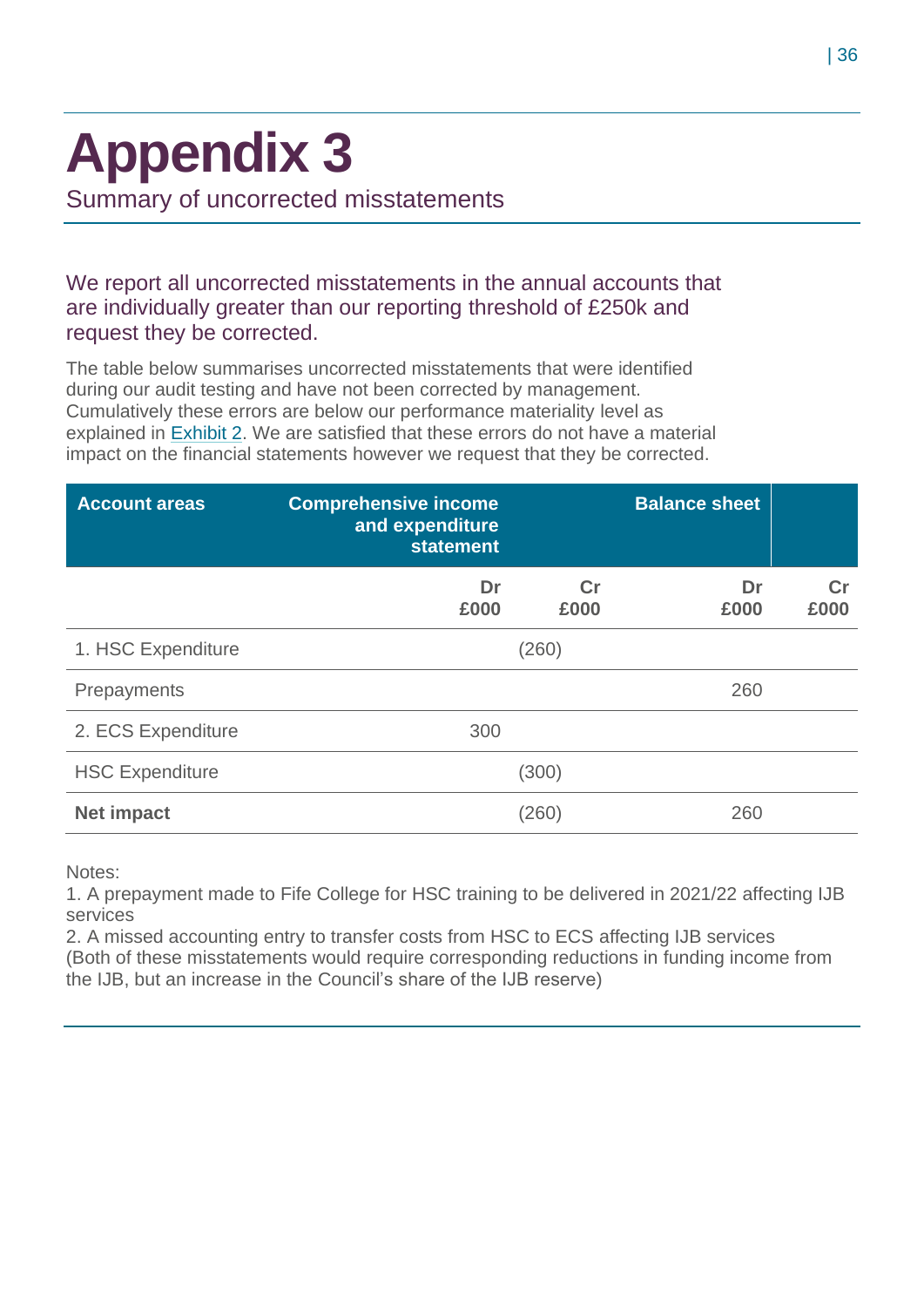### <span id="page-36-0"></span>**Appendix 4** Summary of national performance reports 2020/21

April [Affordable housing](https://www.audit-scotland.gov.uk/report/affordable-housing)

**June** [Highlands and Islands Enterprise: Management of Cairngorm mountain and](https://www.audit-scotland.gov.uk/report/highlands-and-islands-enterprise-management-of-cairngorm-mountain-and-funicular-railway)  [funicular railway](https://www.audit-scotland.gov.uk/report/highlands-and-islands-enterprise-management-of-cairngorm-mountain-and-funicular-railway)

[Local government in Scotland Overview 2020](https://www.audit-scotland.gov.uk/report/local-government-in-scotland-overview-2020)

July [The National Fraud Initiative in Scotland 2018/19](https://www.audit-scotland.gov.uk/report/the-national-fraud-initiative-in-scotland-201819)

**January** [Digital progress in local government](https://www.audit-scotland.gov.uk/report/digital-progress-in-local-government) [Local government in Scotland: Financial overview 2019/20](https://www.audit-scotland.gov.uk/report/local-government-in-scotland-financial-overview-201920)

February [NHS in Scotland 2020](https://www.audit-scotland.gov.uk/report/nhs-in-scotland-2020)

March [Improving outcomes for young people through school education](https://www.audit-scotland.gov.uk/report/improving-outcomes-for-young-people-through-school-education)